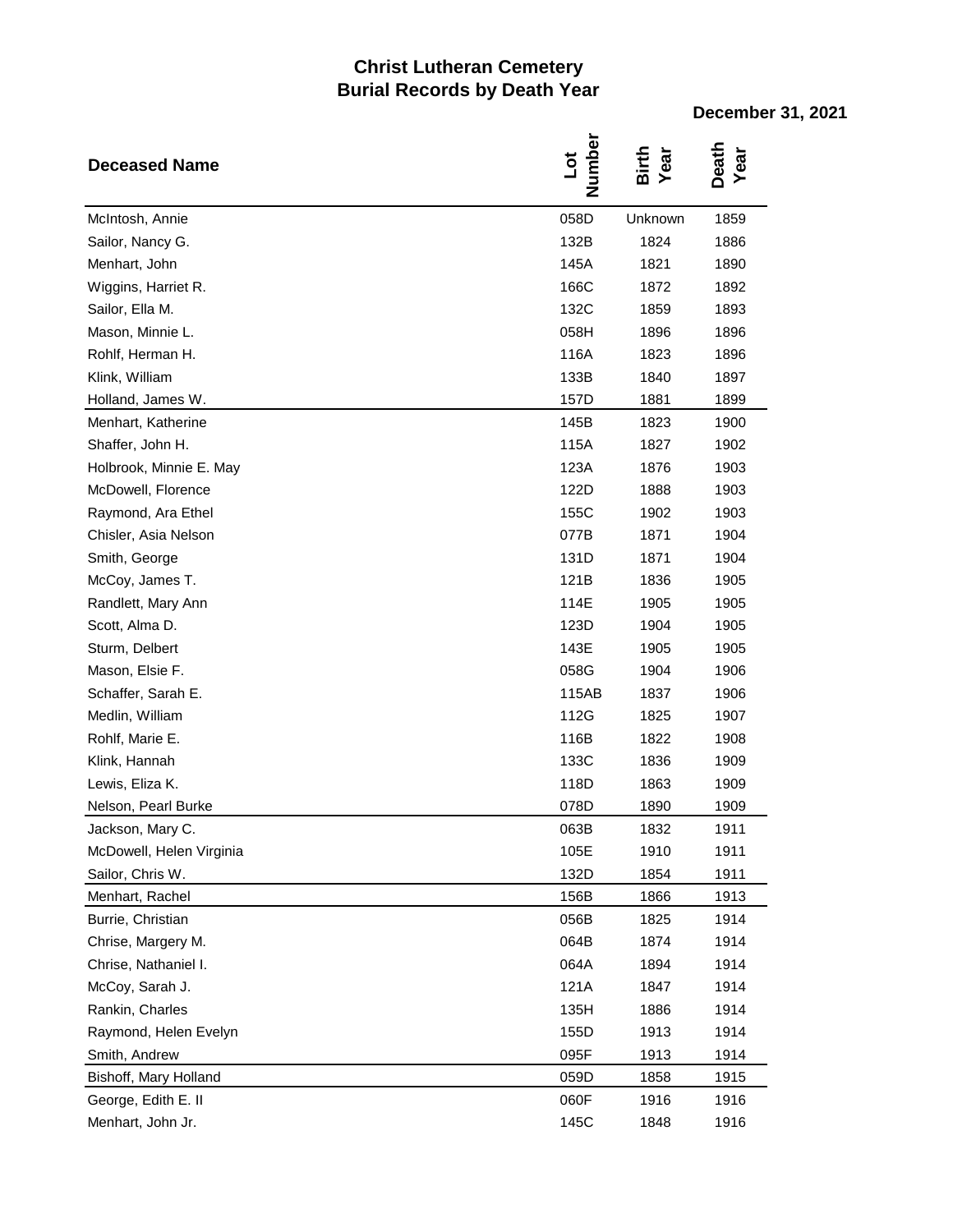| Randlett, Hellen Lucille | 130E | 1914 | 1916 |
|--------------------------|------|------|------|
| Sturm, Hellen Lucille    | 143C | 1914 | 1916 |
| Wirsing, Margerie        | 065D | 1885 | 1916 |
| Mason, Martha L.         | 058A | 1902 | 1917 |
| McDowell, Susanna        | 105B | 1888 | 1917 |
| Rankin, Charles A.       | 158D | 1917 | 1917 |
| Rankin, Gwendolyn        | 158C | 1893 | 1917 |
| Sailor, Lawrence         | 132A | 1830 | 1917 |
| Burke, Jessie L.         | 079D | 1897 | 1918 |
| Caton, Edgar Earl        | 106D | 1901 | 1918 |
| George, Fred A.          | 060G | 1918 | 1918 |
| Hall, Walter R.          | 100B | 1883 | 1918 |
| Morris, Agnes Rohlf      | 099B | 1894 | 1918 |
| Nelson, William A.       | 078E | 1858 | 1918 |
| Randlett, Edna Marion    | 130F | 1916 | 1918 |
| Rush, Clayton            | 066B | 1918 | 1918 |
| Schaffer, George A.      | 115B | 1872 | 1918 |
| Sturm, Edna Marion       | 143D | 1916 | 1918 |
| Sumey, Thelma            | 039D | 1918 | 1918 |
| Yowler, Clayton Rush     | 066C | 1918 | 1918 |
| Ewing, Izzac T.          | 154A | 1881 | 1919 |
| Hilling, Willilam T.     | 093A | 1875 | 1919 |
| Holbrook, John           | 123E | 1898 | 1919 |
| Randlett, Harry          | 113E | 1877 | 1919 |
| Sturm, Estella L.        | 143F | 1918 | 1919 |
| Thomas, Herbie           | 075B | 1910 | 1919 |
| Wiggins, Henry H.        | 166A | 1841 | 1919 |
| Wirsing, Clarence R.     | 065H | 1897 | 1919 |
| Caton, Elsie Della       | 106H | 1920 | 1920 |
| Dennis, Mary Ellen       | 103B | 1902 | 1920 |
| Holbrook, Samuel         | 124D | 1838 | 1920 |
| Nelson, Charles B.       | 120E | 1854 | 1920 |
| Raymond, Albert R.       | 155A | 1868 | 1920 |
| Rohlf, W. Woodrow        | 080E | 1913 | 1920 |
| Thompson, David          | 164A | 1844 | 1920 |
| Wiggins, Huldah          | 166B | 1838 | 1920 |
| Hall, Henry              | 097C | 1844 | 1921 |
| Holland, J. W.           | 134D | 1899 | 1921 |
| Irwin, James             | 121D | 1901 | 1921 |
| Kaiser, John             | 136B | 1844 | 1921 |
| McCoy, William F.        | 121E | 1873 | 1921 |
| McDowell, Elsie M.       | 104A | 1921 | 1921 |
| Nelson, Charles R.       | 078C | 1887 | 1921 |
| Wiggins, John H.         | 166F | 1874 | 1921 |
| Bishoff, James           | 059C | 1853 | 1922 |
| Conn, Clarance           | 102D | 1920 | 1922 |
| Kaiser, Emma E.          | 136C | 1849 | 1922 |
| Sproll, Matilda M.       | 188C | 1842 | 1922 |
|                          |      |      |      |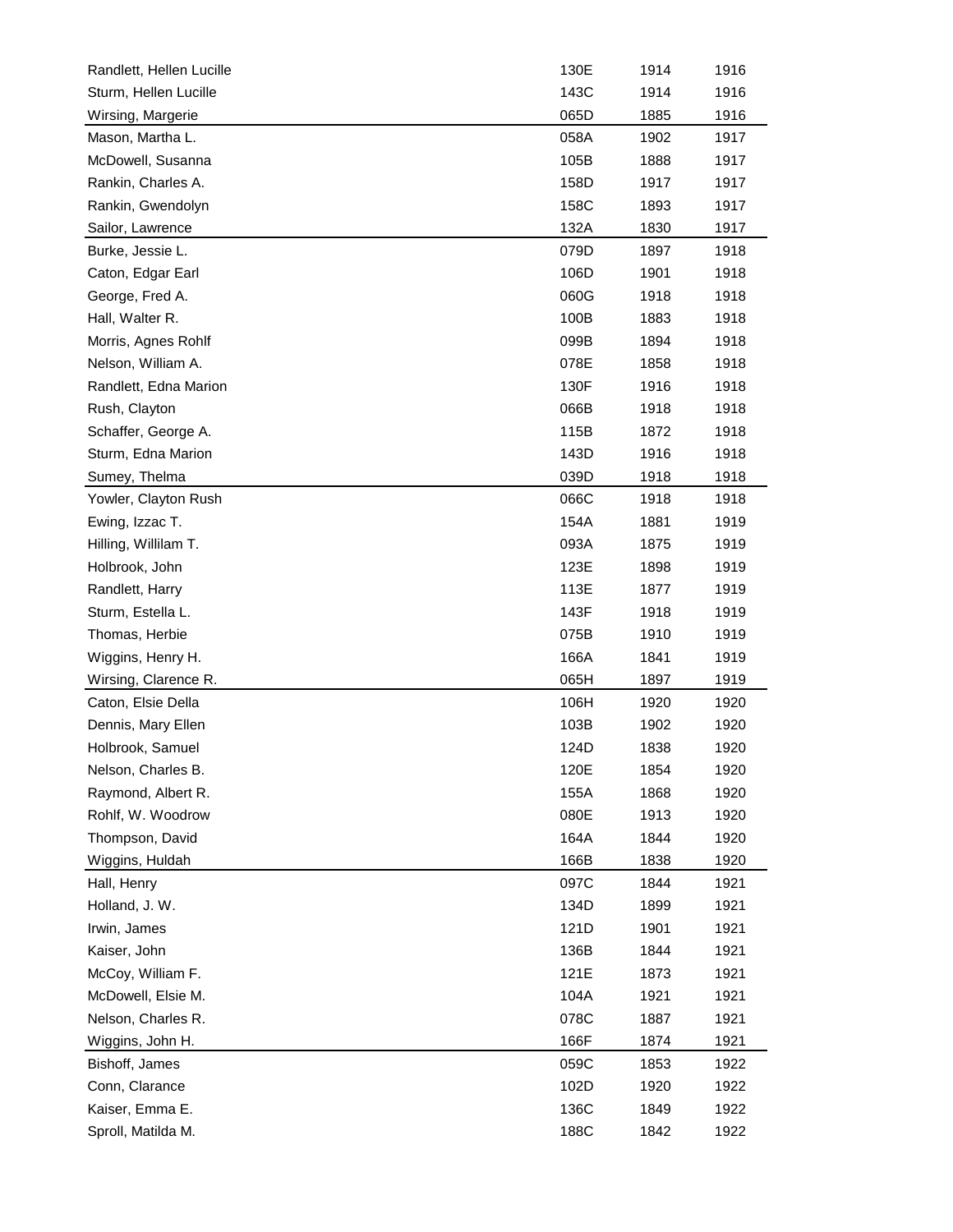| Waters, John A.           | 167B | 1857 | 1922 |
|---------------------------|------|------|------|
| Wirsing, Ross             | 065E | 1849 | 1922 |
| Nelson, Mary A.           | 078F | 1854 | 1923 |
| Raymond, Frank            | 155H | 1901 | 1923 |
| Yowler, Clyde B.          | 066E | 1889 | 1923 |
| Holbrook, Frank O.        | 123F | 1902 | 1924 |
| Jackson, Joseph           | 063A | 1838 | 1924 |
| Lenhart, Jane Ewing       | 154B | 1891 | 1924 |
| McDowell, Oren L.         | 122A | 1906 | 1924 |
| Smith, Jessie L.          | 187D | 1900 | 1924 |
| Smith, Mary J.            | 176C | 1898 | 1924 |
| Burrie, Mary              | 056D | 1868 | 1925 |
| Kampmiller, Dora          | 032D | 1903 | 1925 |
| Klink, Virginia A.        | 185A | 1869 | 1925 |
| Dennis, John M.           | 103A | 1906 | 1926 |
| George, Edith E.          | 060B | 1856 | 1926 |
| Groover, James I.         | 147B | 1846 | 1926 |
| Jackson, Charles          | 061C | 1903 | 1926 |
| Mason, Alexander A.       | 058C | 1856 | 1926 |
| Rankin, Julia A.          | 074G | 1854 | 1926 |
| Rohlf, Owen E.            | 099E | 1885 | 1926 |
| Vansickle, Margaret Baker | 097B | 1865 | 1926 |
| Ankrom, Hannah V.         | 184B | 1891 | 1927 |
| Baungard, Milton          | 030A | 1879 | 1927 |
| Bungard, Milton           | 030A | 1879 | 1927 |
| Burd, Flora Nelson        | 082B | 1883 | 1927 |
| Cunningham, Agnes         | 142C | 1868 | 1927 |
| George, Clarence          | 060H | 1927 | 1927 |
| Holbrook, Charles W.      | 124H | 1919 | 1927 |
| Menhart, Henry            | 156C | 1860 | 1927 |
| Thompson, Samuel C.       | 175B | 1882 | 1927 |
| Burke, Curtin A.          | 079A | 1863 | 1928 |
| Burrie, Bell L.           | 056E | 1882 | 1928 |
| Laughlin, Dora E.         | 073F | 1870 | 1928 |
| Menhart, Conrad           | 145D | 1857 | 1928 |
| Rankin, George W.         | 074F | 1848 | 1928 |
| Smith, Ester              | 131C | 1869 | 1928 |
| Sproul, Oliver            | 188B | 1841 | 1928 |
| Burrie, Elizabeth W.      | 056A | 1842 | 1929 |
| Caton, Jacob J.           | 106F | 1846 | 1929 |
| Conn, Betsy               | 102C | 1929 | 1929 |
| Corristan, Charlotta      | 111C | 1869 | 1929 |
| McDowell, Izora           | 122C | 1853 | 1929 |
| Thompson, Martha Irean    | 164C | 1928 | 1929 |
| Wolfe, Alvin J.           | 092C | 1909 | 1929 |
| Workman, Lewis H.         | 094B | 1862 | 1929 |
| Halbrook, Dorothy         | 124A | 1930 | 1930 |
| Hull, Melverta            | 081C | 1873 | 1930 |
|                           |      |      |      |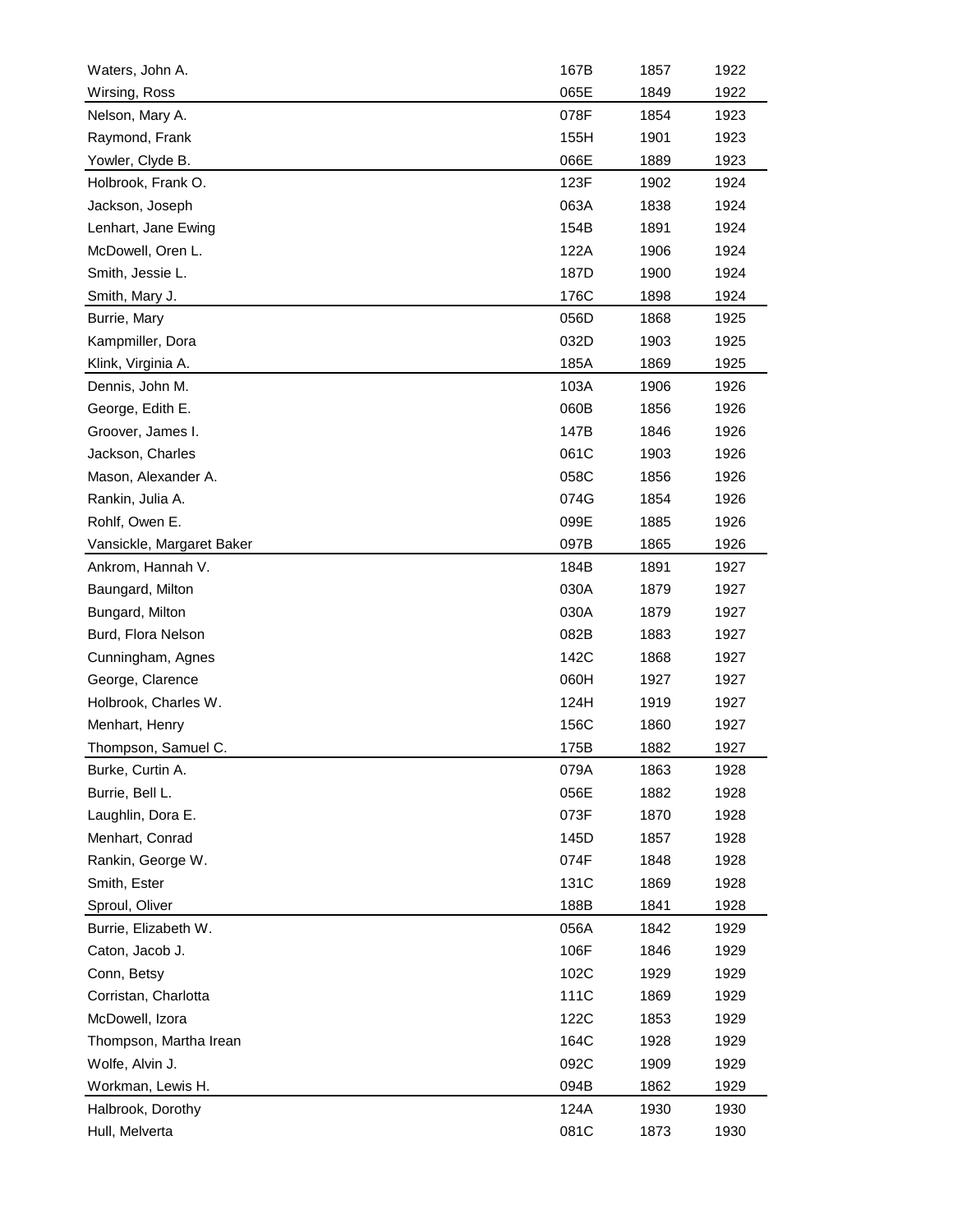| Mann, Beverly J.          | 006G   | 1930 | 1930 |
|---------------------------|--------|------|------|
| Mann, Shirley J.          | 006F   | 1930 | 1930 |
| Rockwell, Caroline        | 055.5A | 1864 | 1930 |
| Sturm, Charles            | 143A   | 1879 | 1930 |
| West, Harold A. Jr.       | 072H   | 1899 | 1930 |
| Workman, Martha J.        | 094C   | 1850 | 1930 |
| Cunningham, S. Ralph      | 054A   | 1931 | 1931 |
| Rohlf, Robert T.          | 080F   | 1906 | 1931 |
| Thompson, Clara           | 164B   | 1858 | 1931 |
| Thompson, Paul Harlan     | 164D   | 1931 | 1931 |
| Tissue, Sarah J.          | 072.5D | 1852 | 1931 |
| Uphold, Olive F.          | 025H   | 1931 | 1931 |
| Adanitsch, Charles R.     | 124G   | 1932 | 1932 |
| Caton, Elizabeth          | 106G   | 1850 | 1932 |
| Holland, Joseph B.        | 157A   | 1857 | 1932 |
| Rankin, Ella              | 135G   | 1861 | 1932 |
| Sproul, William B.        | 064C   | 1852 | 1932 |
| Hall, Kenneth L.          | 117E   | 1933 | 1933 |
| Randlett, Eva L.          | 113C   | 1905 | 1933 |
| Rankin, David             | 135E   | 1855 | 1933 |
| Schaffer, John H.         | 115E   | 1864 | 1933 |
| Hull, John H.             | 081B   | 1861 | 1934 |
| McDowell, Joseph A.       | 122E   | 1854 | 1934 |
| Rockwell, Marion A.       | 055.5B | 1879 | 1934 |
| Smith, Edith M. Watts     | 183B   | 1887 | 1934 |
| Sproul, Andrew J.         | 064D   | 1857 | 1934 |
| Thomas, Elizabeth M.      | 144A   | 1865 | 1934 |
| Thomas, Lee               | 075C   | 1933 | 1934 |
| Klink, Irene              | 185G   | 1925 | 1935 |
| McDowell, Stephen         | 128A   | 1886 | 1935 |
| Thomas, Samuel T.         | 144B   | 1858 | 1935 |
| Cunningham, Charles B.    | 142B   | 1867 | 1936 |
| Dennis, James W.          | 103C   | 1877 | 1936 |
| Ford, Minnie S.           | 154C   |      |      |
|                           |        | 1888 | 1936 |
| Hilling, Gertrude M.      | 093D   | 1905 | 1936 |
| Lewis, Margaret K.        | 118C   | 1874 | 1936 |
| McDowell, Effie A.        | 128B   | 1895 | 1936 |
| Olwine, William J.        | 048A   | 1848 | 1936 |
| Rankin, William D.        | 074B   | 1876 | 1936 |
| Rohlf, John H.            | 116E   | 1850 | 1936 |
| Schaffer, Ella            | 115H   | 1870 | 1936 |
| <b>Catherine Smith</b>    | 124C   | 1852 | 1937 |
| Cromwell, Archie          | 141B   | 1888 | 1937 |
| Gibson, James             | 062B   | 1865 | 1937 |
| Hall, Thomas L.           | 117F   | 1937 | 1937 |
| Jackson, Laura            | 061B   | 1879 | 1937 |
| <b>Wildey Christopher</b> | 077D   | 1856 | 1937 |
| Hall, Alice Klink         | 117D   | 1878 | 1938 |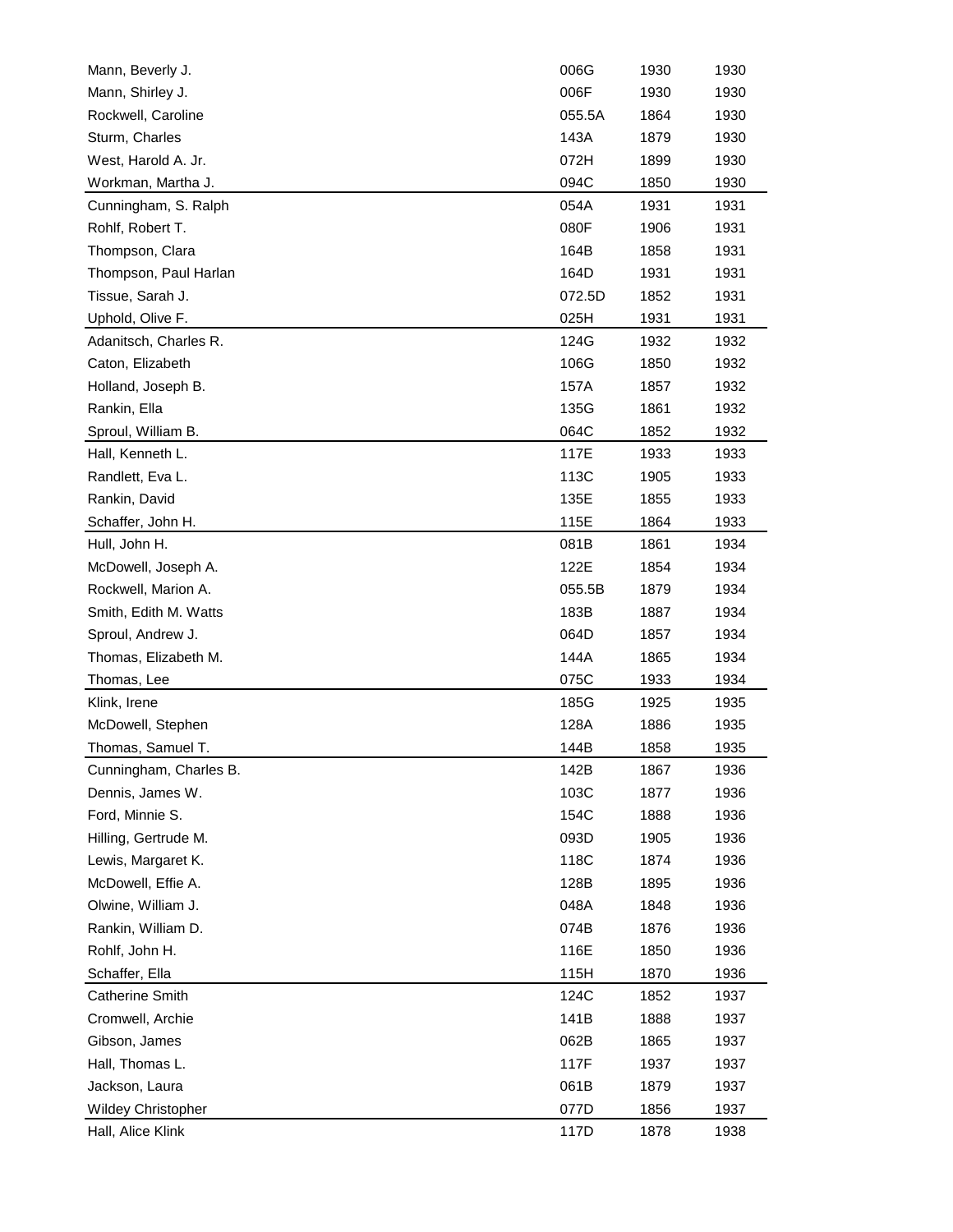| Klink, John R.             | 185B   | 1866 | 1938 |
|----------------------------|--------|------|------|
| Nelson, Marie E.           | 120G   | 1865 | 1938 |
| Rankin, Albert             | 135D   | 1883 | 1938 |
| Rohlf, Agnes R.            | 116F   | 1852 | 1938 |
| Bryner, Frances Lucinda    | 174D   | 1938 | 1939 |
| Bungard, Wade F.           | 030D   | 1909 | 1939 |
| Corristan, William         | 111B   | 1864 | 1939 |
| Inks, Thomas               | 072.5C | 1861 | 1939 |
| King, William              | 055A   | 1864 | 1939 |
| Raymond, Naomi R.          | 140F   | 1939 | 1939 |
| Sailor, John W.            | 132F   | 1869 | 1939 |
| Smith, Darlington          | 095A   | 1866 | 1939 |
| Christy, Mary E.           | 188F   | 1872 | 1940 |
| Hilling, Della M.          | 093B   | 1885 | 1940 |
| Mason, Mary E.             | 058B   | 1869 | 1940 |
| Zeller, Martin             | 045A   | 1852 | 1940 |
| Hall, William H.           | 117B   | 1897 | 1941 |
| Miller, Sarah E.           | 055D   | 1848 | 1941 |
| Raymond, Alice F.          | 140G   | 1941 | 1941 |
| Armel, Ellen La-Vern       | 92.25  | 1918 | 1942 |
| Burrie, Jacob B.           | 056F   | 1880 | 1942 |
| Conard, Paul D.            | 110A   | 1934 | 1942 |
| Groover, James A.          | 147D   | 1876 | 1942 |
| Jeffries, Dale Taylor      | 151E   | 1942 | 1942 |
| Taggart, Larry Lee         | 128H   | 1942 | 1942 |
| West, Albert M             | 146A   | 1868 | 1942 |
| Wirsing, Elmira            | 065F   | 1864 | 1942 |
| Bryner, Dalton E.          | 189H   | 1911 | 1943 |
| Christy, Emmette A.        | 188E   | 1874 | 1943 |
| Cromwell, Leona E.         | 055C   | 1903 | 1943 |
| Cunningham, Elma Rohlf     | 054B   | 1896 | 1943 |
| Nelson, Maggie M.          | 120B   | 1868 | 1943 |
| Raymond, Robert            | 140H   | 1943 | 1943 |
| Smith, Lloyd               | 131A   | 1886 | 1943 |
| West, Alva Ray             | 146G   | 1896 | 1943 |
| Woodard, Rose N.           | 120A   | 1861 | 1943 |
| Anderson, Sarah E.         | 162B   | 1888 | 1944 |
| Hall, John H.              | 117C   | 1874 | 1944 |
| Miller, Albert G.          | 077H   | 1885 | 1944 |
| Phillips, A. Graeff        | 031A   | 1907 | 1944 |
| Smith, Norma Jean          | 095H   | 1941 | 1944 |
| Thompson, Margaret Ann. F. | 163A   | 1891 | 1944 |
| Hall, Clyde                | 007B   | 1900 | 1945 |
| Maust, Elida               | 092H   | 1860 | 1945 |
| Rohlf, Robert W.           | 080A   | 1883 | 1945 |
| Turner, Infant Jan         | 009E   | 1945 | 1945 |
| George, William C.         | 060A   | 1857 | 1946 |
| Holland, Joseph D.         | 157E   | 1898 | 1946 |
|                            |        |      |      |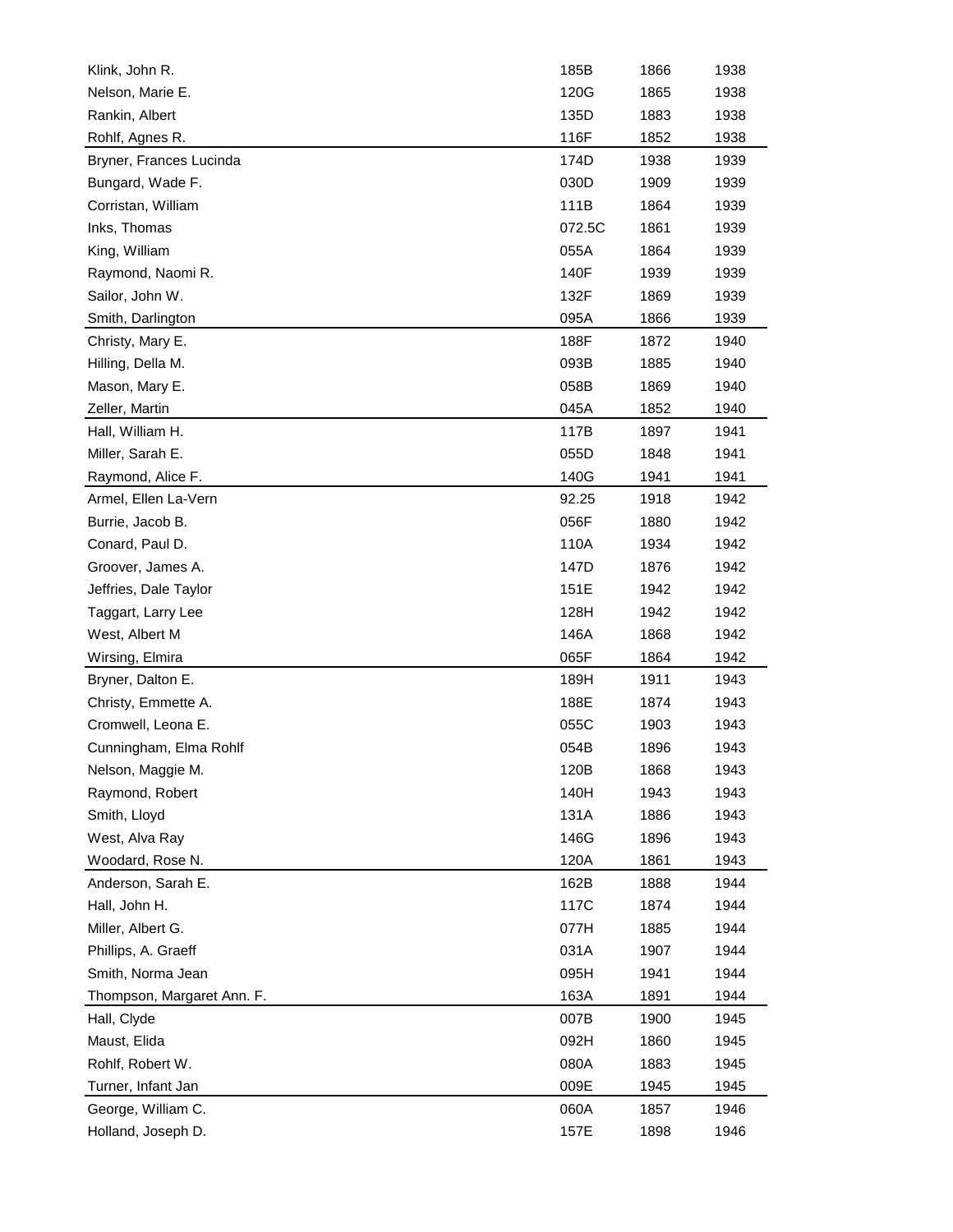| Jackson, Joseph Sr.          | 063C   | 1896 | 1946 |
|------------------------------|--------|------|------|
| Mason, Donald                | 058E   | 1909 | 1946 |
| Randlett, Lucy B.            | 114C   | 1884 | 1946 |
| Clingerman, Mary Ann         | 062D   | 1945 | 1947 |
| Ford, Frank S.               | 153D   | 1889 | 1947 |
| George, France Richard       | 173B   | 1947 | 1947 |
| Giannopoulos, Eliza P. Klink | 185C   | 1902 | 1947 |
| King, Margaret A.            | 096C   | 1862 | 1947 |
| King, Samuel T.              | 096B   | 1868 | 1947 |
| Lewis, William A.            | 118B   | 1864 | 1947 |
| McDowell, Arthur L.          | 105C   | 1885 | 1947 |
| Oldland, Charles Sr.         | 101A   | 1899 | 1947 |
| Rankin, E. Anna              | 074C   | 1879 | 1947 |
| Smith, Denzell               | 176E   | 1911 | 1947 |
| Wood, Rena Jackson           | 061F   | 1905 | 1947 |
| Groover, Ruth Ann West       | 147C   | 1847 | 1948 |
| Mann, Stephen L.             | 006H   | 1946 | 1948 |
| Moore, Frederick C.          | 003E   | 1921 | 1948 |
| Raymond, Baby                | 140EF  | 1948 | 1948 |
| Shuemaker, Frank             | 028A   | 1866 | 1948 |
| Teets, Larry                 | 014H   | 1947 | 1948 |
| Trader, E. Wilmot            | 002A   | 1863 | 1948 |
| Wolfe, Catherine             | 012F   | 1876 | 1948 |
| Bishoff, Cora E.             | 141.5H | 1878 | 1949 |
| Markey, Mina Minerd          | 168A   | 1908 | 1949 |
| Teets, Monte E.              | 014G   | 1949 | 1949 |
| Wiggins, Anna B.             | 166G   | 1867 | 1949 |
| Arnesburg, Theodore F.       | 011A   | 1897 | 1950 |
| Carson, Wayne Jr.            | 082C   | 1950 | 1950 |
| Cromwell, Albert             | 048C   |      |      |
|                              |        | 1875 | 1950 |
| Durno, William H.            | 165F   | 1869 | 1950 |
| Gleason, Edna W.             | 130D   | 1887 | 1950 |
| Holbrook, Harry F.           | 123B   | 1872 | 1950 |
| Holland, Mildron W.          | 157B   | 1857 | 1950 |
| Phillips, Elliot E.          | 031E   | 1880 | 1950 |
| Raymond, Baby Carol L        | 008E   | 1950 | 1950 |
| Tuning, Mabel G.             | 010G   | 1886 | 1950 |
| White, Robert W.             | 009C   | 1919 | 1950 |
| Wildey, Etta Nelson          | 077C   | 1867 | 1950 |
| Beveridge, James             | 024A   | 1882 | 1951 |
| Caton, H. Elsworth           | 106C   | 1905 | 1951 |
| Cromwell, Rhoda              | 048D   | 1878 | 1951 |
| Hall, Jonathan W.            | 117A   | 1898 | 1951 |
| Hull, Karen Ann              | 005H   | 1949 | 1951 |
| Thompson, Mary Turner        | 027B   | 1904 | 1951 |
| Williams, Junior             | 065A   | 1951 | 1951 |
| Yowler, Ray D.               | 066F   | 1888 | 1951 |
| Arnesburg, Mark              | 011B   | 1873 | 1952 |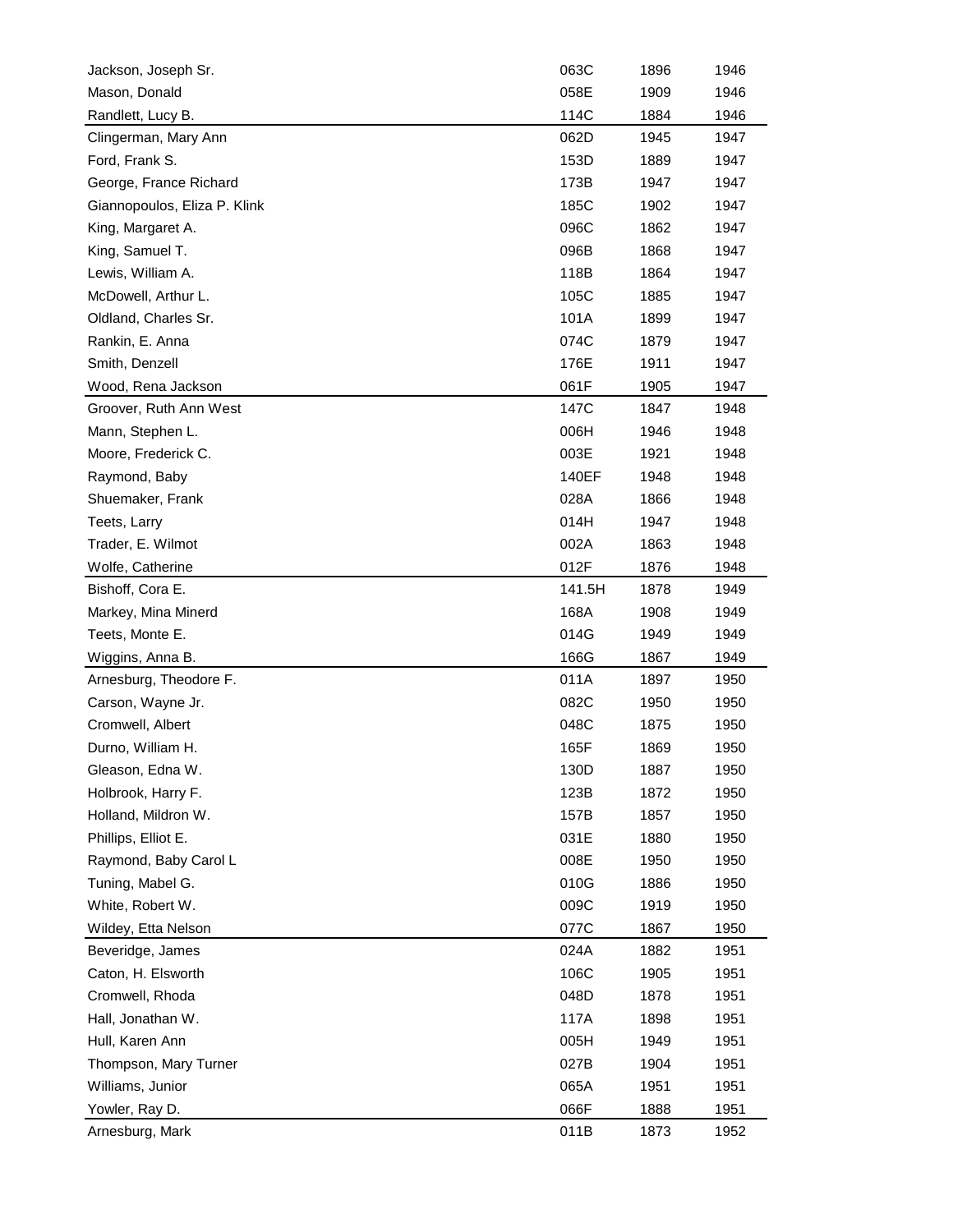| Carson, Leslee E.                      | 082D         | 1952         | 1952         |
|----------------------------------------|--------------|--------------|--------------|
| Clingerman, Margaret L.                | 126C         | 1952         | 1952         |
| Hall, Winfield                         | 098D         | 1867         | 1952         |
| King, Annie J.                         | 055B         | 1867         | 1952         |
| Randlett, Ewing                        | 114B         | 1881         | 1952         |
| Smith, Gertrude                        | 095B         | 1872         | 1952         |
| West, Emma C.                          | 146F         | 1869         | 1952         |
| Cunningham, E. Walter                  | 054C         | 1901         | 1953         |
| Hull, Kathryn J.                       | N048B        | 1893         | 1953         |
| King, Samuel W.                        | 055E         | 1888         | 1953         |
| McCoy, Sarah J.                        | 121F         | 1877         | 1953         |
| Raymond, Gerald W.                     | 140E         | 1922         | 1953         |
| Trader, Margaret F.                    | 002B         | 1867         | 1953         |
| Turner, Flora                          | 009H         | 1877         | 1953         |
| Williams, Edward C.                    | 065B         | 1920         | 1953         |
| Bishoff, George D.                     | 059H         | 1889         | 1954         |
| Holbrook, Emma M.                      | 123C         | 1882         | 1954         |
| Lenhart, C. Arthur                     | 037G         | 1896         | 1954         |
| Lyons, Ernest Fuller                   | 076A         | 1877         | 1954         |
| Smith, Louise A.                       | 031H         | 1868         | 1954         |
| McDowell, Edna I.                      | 104B         | 1912         | 1955         |
| Minerd, Mollie Mae                     | 168AB        | 1883         | 1955         |
| Rice, James R.                         | 067C         | 1907         | 1955         |
| Trader, Wilmot R.                      | 002D         | 1899         | 1955         |
| Turner, Albert I.                      | 009G         | 1919         | 1955         |
| Yowler, Stella                         | 066G         | 1882         | 1955         |
| Girard, John                           | 001E         | 1903         | 1956         |
| Hyatt, John C.                         | 125G         | 1904         | 1956         |
| Turner, Roxanne Lynn                   | 027H         | 1956         | 1956         |
| Waters, Mary E.                        | 167C         | 1879         | 1956         |
| Corristan, Andrew A.                   | 037E         | 1870         | 1957         |
| Corristan, Mary E.                     | 037F         | 1873         | 1957         |
| Nelson, William P.                     | 078G         | 1891         | 1957         |
| Riggs, Danny C.                        | 003G         | 1946         | 1957         |
| Smith, Emma J.                         | 131B         | 1868         | 1957         |
| Turner, Baby T.J.                      | 027G         | 1957         | 1957         |
| Wirsing, Altha A.                      | 065G         |              | 1957         |
| Wolfe, Judson                          | 012E         | 1899<br>1869 |              |
| Antuck, Sergius W.                     | 133.5D       | 1911         | 1957         |
| Arnesburg, Delia                       |              |              | 1958         |
|                                        |              |              |              |
|                                        | 011C         | 1872         | 1958         |
| Elleard, Wanda Jackson                 | 061E         | 1931         | 1958         |
| Hull, Hazel Mae                        | 098G         | 1922         | 1958         |
| Lambie, James T. Sr.                   | 036D         | 1885         | 1958         |
| Sailor, C. Downer                      | 132G         | 1892         | 1958         |
| Shuemaker, Alice                       | 028B         | 1874         | 1958         |
| Antuck, Nina H.                        | 133.5C       | 1908         | 1959         |
| McCoy, Annabelle<br>Myden, Cristy Lynn | 046A<br>110E | 1907<br>1959 | 1959<br>1959 |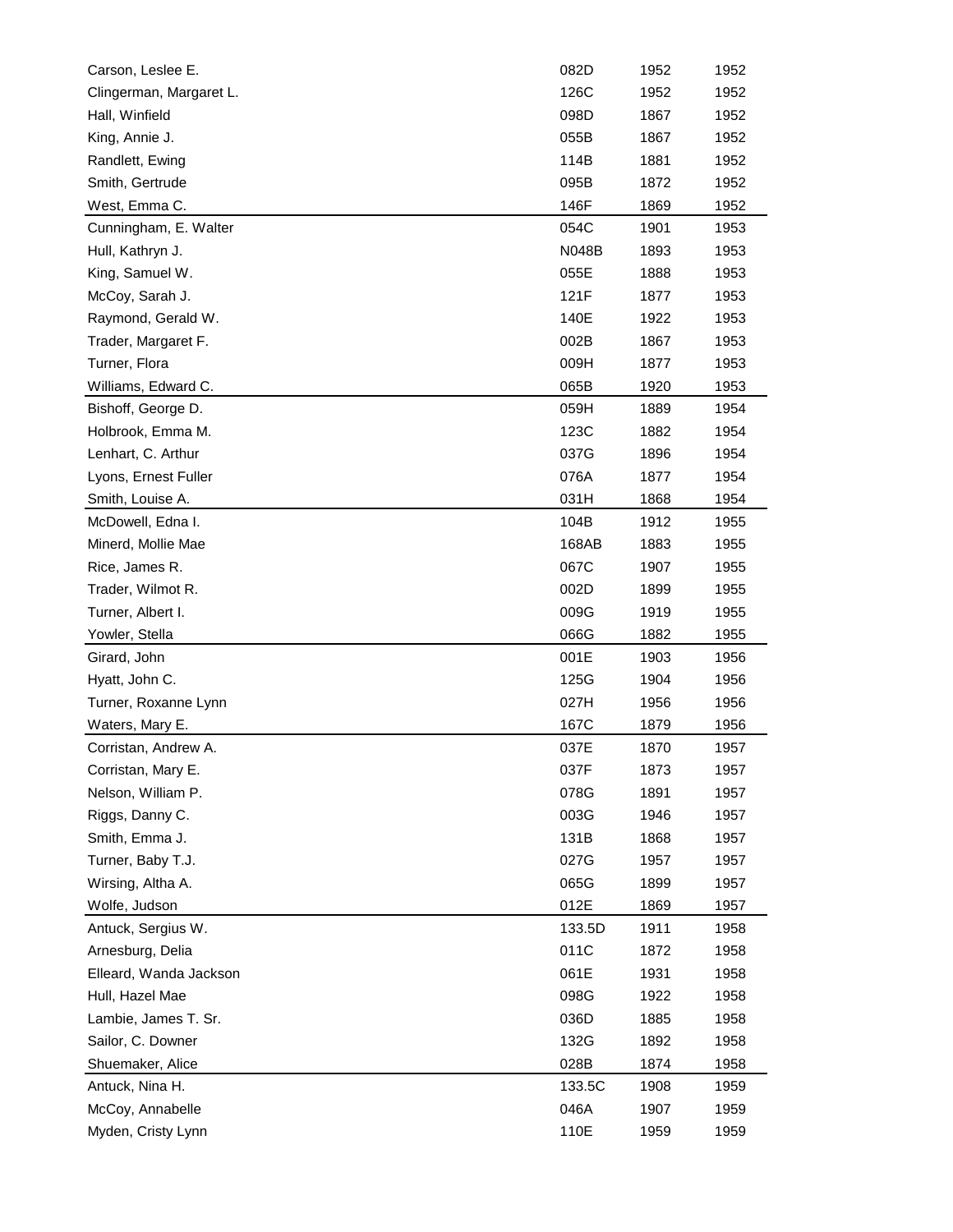| Riggs, Marvin Joey      | 003F         | 1945 | 1959 |
|-------------------------|--------------|------|------|
| Snyder, J. Wendell      | 110F         | 1908 | 1959 |
| Sumey, Arthur L.        | 084B         | 1881 | 1959 |
| Thompson, Harmer W.     | N008A        | 1894 | 1959 |
| Wolfe, Millie E.        | 092B         | 1888 | 1959 |
| Arnesburg, Edward       | 011D         | 1902 | 1960 |
| Burd, William H.        | 130A         | 1910 | 1960 |
| Jeffries, Charles I.    | 129C         | 1870 | 1960 |
| Lowery, Eugene Richard  | <b>N032B</b> | 1960 | 1960 |
| Morris, Betty L.        | 085D         | 1929 | 1960 |
| Raymond, Daniel C.      | 008A         | 1916 | 1960 |
| Yowler, Glenn D.        | 061G         | 1910 | 1960 |
| Hull, William Jacob Sr. | 015B         | 1893 | 1961 |
| Lundgren, Robert A      | N032A        | 1929 | 1961 |
| Moore, Kennedy O.       | <b>N003A</b> | 1876 | 1961 |
| Wingrove, Margaret      | 163E         | 1961 | 1961 |
| Burrows, Victoria V.    | 045C         | 1902 | 1962 |
| Conn, Calvin L.         | 102A         | 1882 | 1962 |
| Cunningham, M. Ross     | 053A         | 1899 | 1962 |
| Gilpen, Clyde A.        | 028E         | 1895 | 1962 |
| Mann, Sherrill L.       | 006D         | 1933 | 1962 |
| Minerd, Beth A.         | 168B         | 1881 | 1962 |
| Oldland, Lillian P.     | 101B         | 1895 | 1962 |
| Bishoff, William S.     | 141.5G       | 1879 | 1963 |
| Burke, Margaret C.      | 079B         | 1863 | 1963 |
| Ewing, Frank O.         | 154E         | 1913 | 1963 |
| Ford, Ester             | 153C         | 1894 | 1963 |
| George, Clara A.        | <b>N014D</b> | 1894 | 1963 |
| Harris, Mary H.         | 034D         | 1883 | 1963 |
| Jackson, George         | 061A         | 1889 | 1963 |
| McDowell, Arthur L.     | 104A         | 1909 | 1963 |
| Raymond, Ida Belle      | 140B         | 1903 | 1963 |
| Thomas, Mabel M.        | 186B         | 1896 | 1963 |
| Uphold, Nina M.         | 025C         | 1907 | 1963 |
| Bungard, Daisy          | 030AB        | 1879 | 1964 |
| Burd, William Austin    | 082A         | 1886 | 1964 |
| Gibson, Nellie          | 062C         | 1879 | 1964 |
| Harris, Edward B.       | 034B         | 1918 | 1964 |
| Inks, Harry C.          | 003H         | 1888 | 1964 |
| Kensinger, Scott Alan   | 013H         | 1964 | 1964 |
| Lambie, Baby            | 029E         | 1964 | 1964 |
| Lutz, Beverly, J.       | 004C         | 1950 | 1964 |
| Raymond, Albert R.      | 001A         | 1919 | 1964 |
| Shaffer, August         | 091A         | 1881 | 1964 |
| Sumey, Sarah J.         | 084G         | 1919 | 1964 |
| Thomas, Brenda Lee      | 025G         | 1964 | 1964 |
| Thomas, Robert E.       | 151D         | 1911 | 1964 |
| Tuning, Warren          | 010F         | 1884 | 1964 |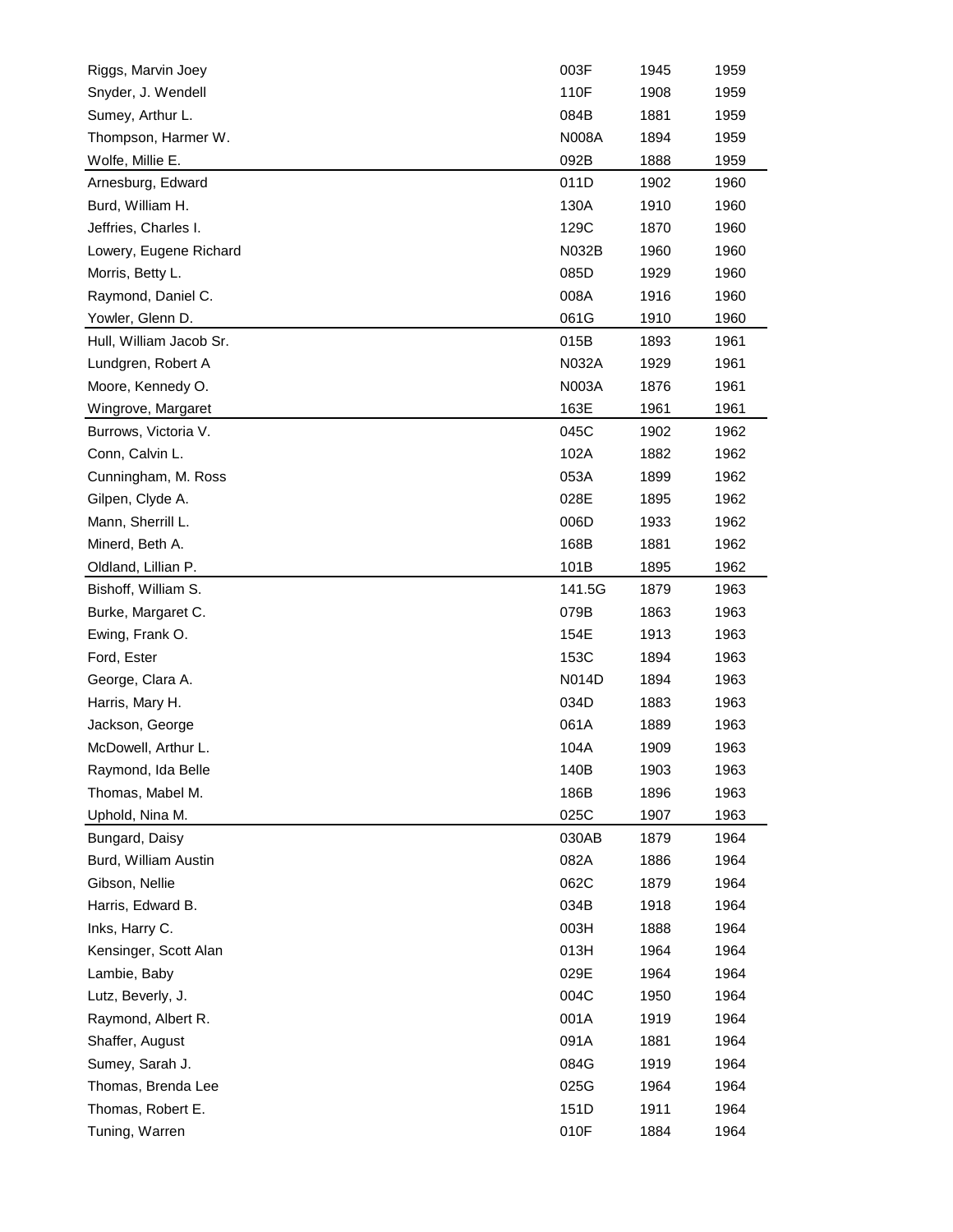| White, Robert M.         | 009A         | 1897 | 1964 |
|--------------------------|--------------|------|------|
| Zeller, Sophia           | 045B         | 1871 | 1964 |
| Bowlin, Clara A.         | <b>N054A</b> | 1886 | 1965 |
| Kelly, Vernice Ruth      | 168E         | 1926 | 1965 |
| Lee, Marah E.            | 177D         | 1900 | 1965 |
| Thompson, Christine Anne | N058D        | 1965 | 1965 |
| Bryner, Richard C.       | 067E         | 1877 | 1966 |
| Durno, Mary Thompson     | 165G         | 1880 | 1966 |
| Hassenplug, Dean C.      | 186G         | 1937 | 1966 |
| Rankin, Belle            | 135F         | 1883 | 1966 |
| Wach, Agnes Morris       | 099A         | 1914 | 1966 |
| Burrows, James E.        | 045D         | 1890 | 1967 |
| Conard, John W.          | 110B         | 1908 | 1967 |
| Dey, John H.             | 085A         | 1898 | 1967 |
| Lambie, Sadie P.         | 036C         | 1888 | 1967 |
| Randlett, Jennie         | 113F         | 1883 | 1967 |
| Williams, Annette M.     | N002D        | 1967 | 1967 |
| Groover, Lulu Thompson   | 175C         | 1883 | 1968 |
| Kacur, Anna Pearl        | 183C         | 1896 | 1968 |
| Raymond, Emma J.         | 155B         | 1870 | 1968 |
| Shaffer, Nesther         | 091B         | 1881 | 1968 |
| Sturm, Lucinda Belle     | 143B         | 1883 | 1968 |
| Thompson, May C.         | N008B        | 1895 | 1968 |
| Caton, Albert E.         | 106A         | 1875 | 1969 |
| Clingerman, Joseph A.    | 062H         | 1948 | 1969 |
| Conn, Maude M.           | 102B         | 1893 | 1969 |
| McCauley, Anna Belle     | N009D        | 1872 | 1969 |
| Moser, Martha F.         | 153G         | 1902 | 1969 |
| Rumbaugh, Charles H.     | N009A        | 1899 | 1969 |
| Thompson, Charles R.     | N002A        | 1918 | 1969 |
| Beveridge, Abby May      | 024B         | 1888 | 1970 |
| Caton, Harriet A.        | 106B         | 1878 | 1970 |
| George, Arminda P.       | 060D         | 1887 | 1970 |
| Hall, Mary Jane          | 100C         | 1888 | 1970 |
| Harris, Benjamin         | 034C         | 1883 | 1970 |
| Holland, Tillie          | 157F         | 1895 | 1970 |
| Jackson, Robert D.       | 061D         | 1934 | 1970 |
| McDowell, James E.       | N019A        | 1896 | 1970 |
| Phillips, Stella G.      | 031F         | 1879 | 1970 |
| Raymond, Arthur Floyd    | 155G         | 1893 | 1970 |
| Rutter, Eleanor A.       | N031B        | 1922 | 1970 |
|                          |              |      |      |
| Smith, Clyde Johnson     | 183A         | 1886 | 1970 |
| Sumey, M. Myrtle         | 084C         | 1880 | 1970 |
| Thompson, Glenn W.       | N008C        | 1924 | 1970 |
| Uphold, Alvy R.          | 025B         | 1904 | 1970 |
| Bryner, Margaret B.      | 067F         | 1885 | 1971 |
| Hall, Hilda              | 098C         | 1896 | 1971 |
| Hall, Pearl N.           | 007C         | 1903 | 1971 |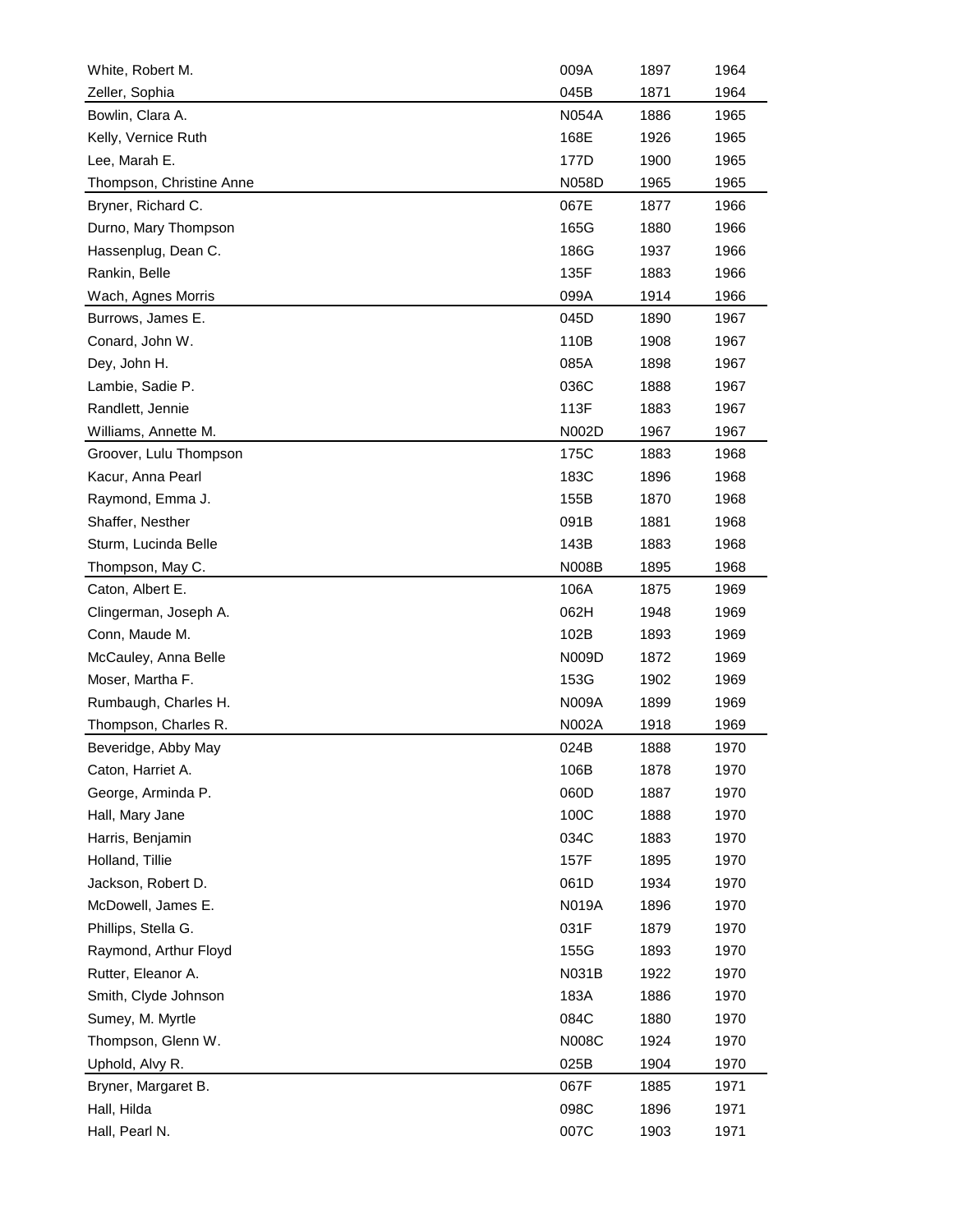| Hull, Bertha L.          | 015A         | 1896 | 1971 |
|--------------------------|--------------|------|------|
| Kampmiller, Charles A.   | 032E         | 1896 | 1971 |
| McCoy, Charles R.        | 046B         | 1903 | 1971 |
| Thomas, Roy S.           | 186E         | 1925 | 1971 |
| Galloway, Earl J.        | 016B         | 1900 | 1972 |
| Harbarger, Florence G.   | 078B         | 1893 | 1972 |
| Hull, Ella               | N048C        | 1911 | 1972 |
| Little, Lawrence         | 215D         | 1923 | 1972 |
| Menhart, Ruth A.         | 156F         | 1901 | 1972 |
| Moore, Frank Grey        | N003C        | 1929 | 1972 |
| Moore, John Kennedy      | N003D        | 1926 | 1972 |
| Morrison, Ralph P.       | N028A        | 1918 | 1972 |
| Raymond, Daniel C.       | 140A         | 1894 | 1972 |
| Smith, Leona M.          | 187B         | 1898 | 1972 |
| Thomas, William H.       | 186A         | 1887 | 1972 |
| West, Margaret L.        | 072G         | 1902 | 1972 |
| Barclay, Helen Mae       | 162F         | 1914 | 1973 |
| Gales, R. Edward         | 162C         | 1906 | 1973 |
| Lee, Ada Carr            | 177H         | 1899 | 1973 |
| Morgart, Francis Earl    | 219A         | 1902 | 1973 |
| Rankin, Alan Curtis A.C. | N293C        | 1954 | 1973 |
| Rankin, Viola            | 007F         | 1910 | 1973 |
| Stiverson, John Bruce    | 231A         | 1900 | 1973 |
| Thompson, John           | <b>N007A</b> | 1888 | 1973 |
| Thompson, Oran N.        | <b>N004A</b> | 1930 | 1973 |
| White, Lenora T.         | 009B         | 1899 | 1973 |
| Wolfe, Isabella H.       | 012G         | 1907 | 1973 |
| Butler, Robert C.        | N098A        | 1913 | 1974 |
| Haase, Florence M.       | N171B        | 1896 | 1974 |
| Mahallick, Lewis Sr.     | 215A         | 1906 | 1974 |
| Molasky, Katie H. Rohlf  | 229B         | 1899 | 1974 |
| Pav, Betty J.            | N075B        | 1925 | 1974 |
| Raymond, Nellie F.       | 008B         | 1922 | 1974 |
| West, Jessie C.          | 072C         | 1899 | 1974 |
| Caton, Lewis Harold Sr.  | 107D         | 1900 | 1975 |
| George, James R.         | <b>N014C</b> | 1892 | 1975 |
| Hilling, Edward T.       | 093C         | 1919 | 1975 |
| Jackson, John Paul       | 135A         | 1906 | 1975 |
| Lewis, Alvie J.          | 239C         | 1908 | 1975 |
| Randlett, Warren B.      | 130G         | 1924 | 1975 |
| Teets, Johnthan E.       | 014F         | 1975 | 1975 |
| West, Grethel            | 146H         | 1900 | 1975 |
| Cassler, John H.         | N211C        | 1907 | 1976 |
| Deacon, Virginia         | N128.25      | 1906 | 1976 |
| Gleason, Frank R.        | 127A         | 1888 | 1976 |
| Hull, Barbara Ann        | <b>N047C</b> | 1976 | 1976 |
| Hull, Issac, R           | 005A         | 1903 | 1976 |
| Hull, Jonathan Sr.       | N048A        | 1892 | 1976 |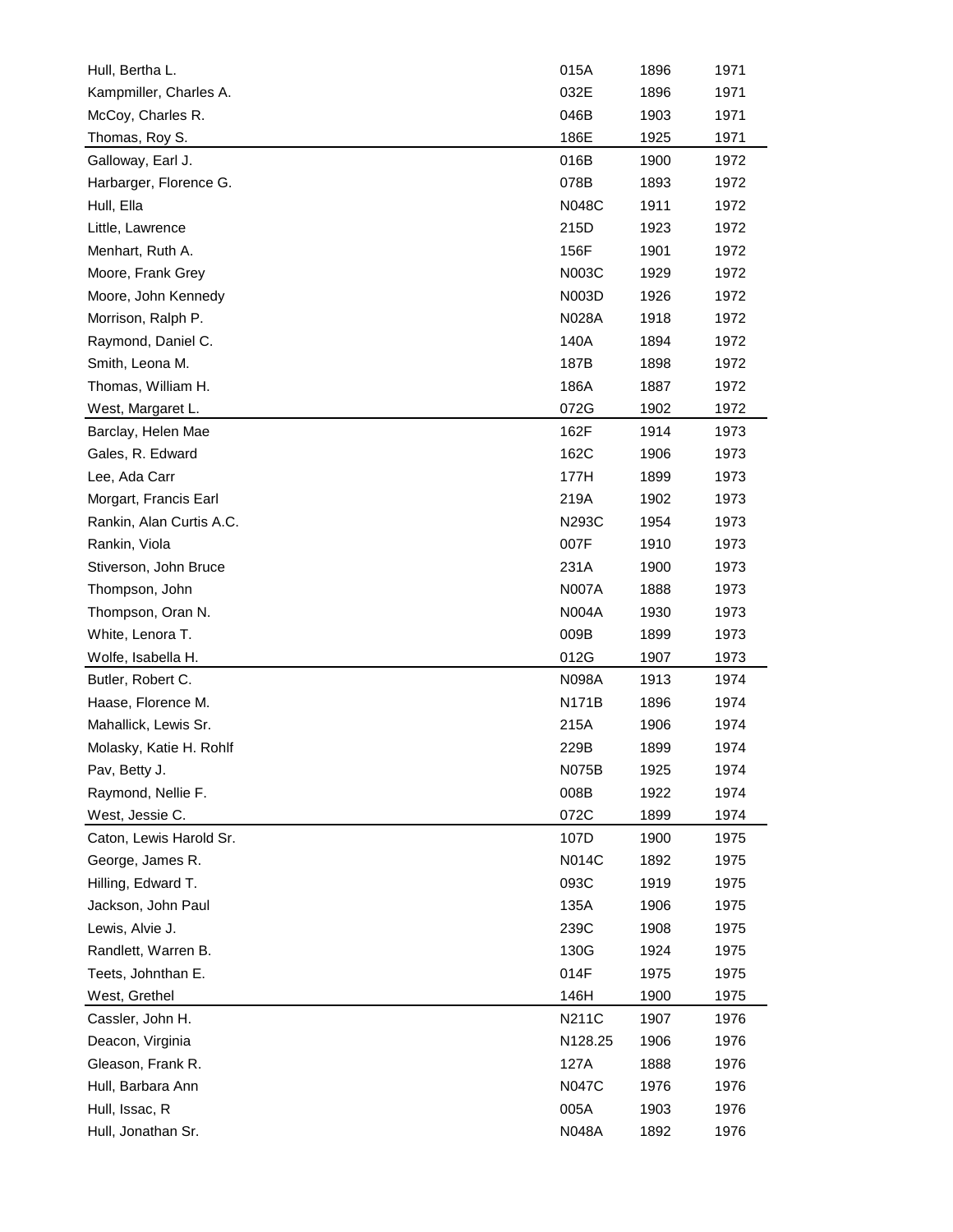| King, William Christopher | 017C         | 1923 | 1976 |
|---------------------------|--------------|------|------|
| McCoy, George A.          | 121G         | 1917 | 1976 |
| McDowell, Lewis           | 104F         | 1902 | 1976 |
| Nelson, Oina I.           | 078H         | 1895 | 1976 |
| Page, Bertha              | 048W         | 1889 | 1976 |
| Raymond, Daniel C. III    | 008C         | 1946 | 1976 |
| Raymond, Norval C.        | 155F         | 1890 | 1976 |
| Smith, Edna               | 131F         | 1892 | 1976 |
| Smith, Weldon C.          | 187C         | 1894 | 1976 |
| Berry, Ruth McCauley      | N009C        | 1895 | 1977 |
| Corristan, Hugh           | 111A         | 1897 | 1977 |
| Fabinoff, Evelyn V.       | 023A         | 1917 | 1977 |
| Fike, Thelma P.           | N051B        | 1910 | 1977 |
| George, Laura May         | 060E         | 1919 | 1977 |
| Klink, Johney D.          | 185F         | 1906 | 1977 |
| Morrison, Ikle H.         | <b>N080A</b> | 1902 | 1977 |
| Sumey, Harold A.          | 084F         | 1919 | 1977 |
| Wolfe, John W.            | 012C         | 1934 | 1977 |
| Caton, W. Charlotte       | 107C         | 1917 | 1978 |
| Fike, Madeline            | 174G         | 1936 | 1978 |
| George, William P.        | 060C         | 1890 | 1978 |
| Gibson, Russell E.        | 168G         | 1920 | 1978 |
| Haggerty, Katherine E.    | 123G         | 1915 | 1978 |
| Hull, Ruth S.             | 004B         | 1908 | 1978 |
| Leonard, Eva C.           | 014D         | 1918 | 1978 |
| Rankin, Robert B.         | 158B         | 1916 | 1978 |
| Rice, Blenda V.           | 067B         | 1911 | 1978 |
| Taggart, Leeman J.        | 128E         | 1906 | 1978 |
| Thompson, N. Jean         | N008D        | 1927 | 1978 |
| West, Harold A.           | 072F         | 1898 | 1978 |
| Wildey, Edna F. Miller    | 077G         | 1891 | 1978 |
| Carpenter, William V.     | N209B        | 1889 | 1979 |
| Chasko, Mark T.           | N231D        | 1962 | 1979 |
| Darner, Gladys Gibson     | 062E         | 1907 | 1979 |
| Ford, Ruth C.             | 154D         | 1896 | 1979 |
| Hull, Wilmer W.           | N048D        | 1915 | 1979 |
| Jackson, Zelda Mae        | 135C         | 1907 | 1979 |
| Kitzmiller, Janet M.      | N229B        | 1937 | 1979 |
| Osler, James R.           | 086A         | 1896 | 1979 |
| Tuning, Audrey T.         | 010A         | 1915 | 1979 |
| Bungard, Eleanor W.       | 030C         | 1914 | 1980 |
| Cunningham, Frank         | 142D         | 1896 | 1980 |
| George, Albert F.         | N249A        | 1915 | 1980 |
| Haase, Herman H. Jr.      | <b>N171A</b> | 1894 | 1980 |
| Halbrook, Donald L.       | N232C        | 1935 | 1980 |
| Hill, John H.             | 228A         | 1900 | 1980 |
| Jeffries, Flora B.        | 129B         | 1888 | 1980 |
| McDowell, Goldie M.       | 104G         | 1900 | 1980 |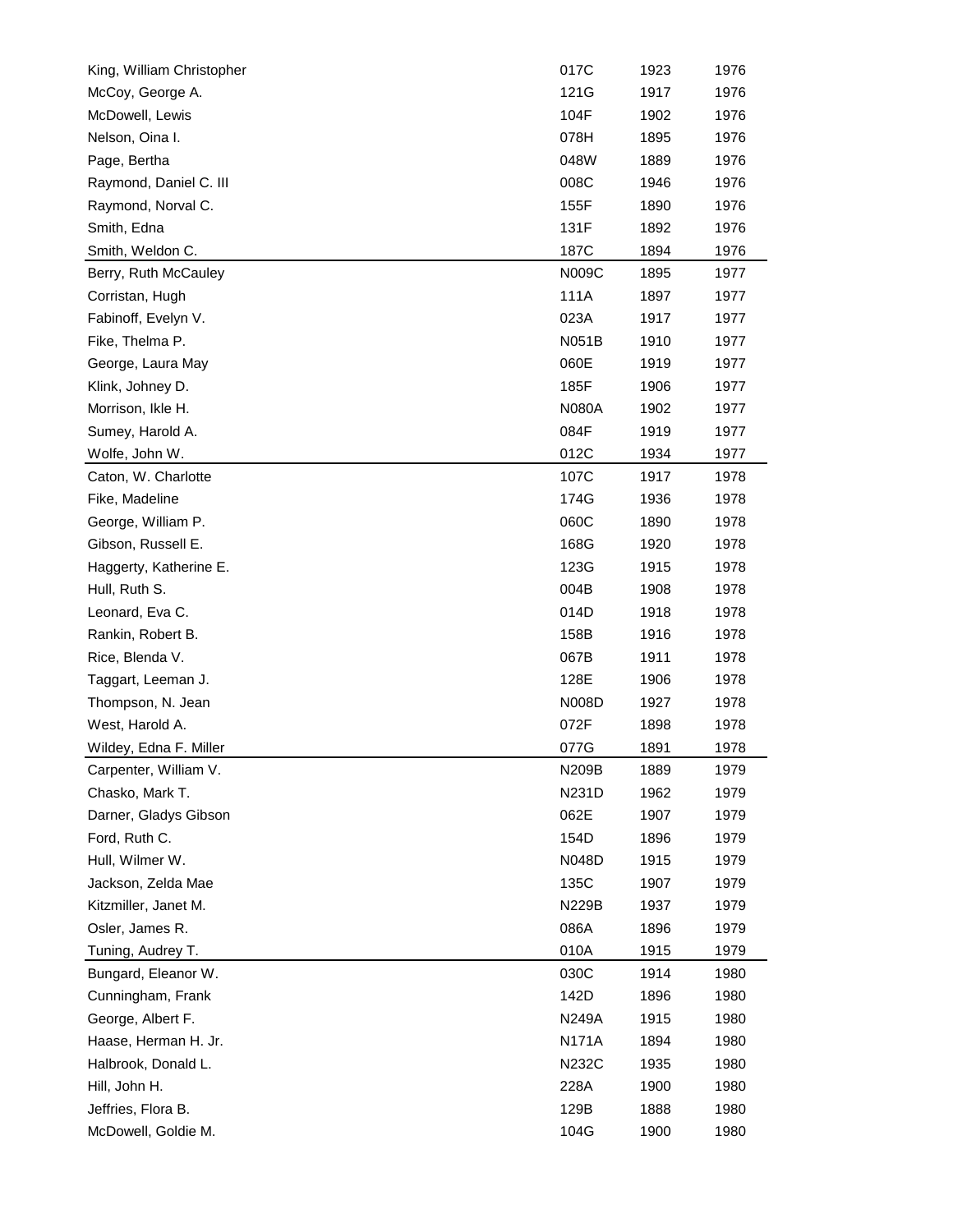| O'Connor, Roy             | 168C         | 1908 | 1980 |
|---------------------------|--------------|------|------|
| Smith, Nellie L.          | 176B         | 1918 | 1980 |
| Smith, Ralph              | 131E         | 1898 | 1980 |
| Winning, Edith P. Smith   | 183F         | 1925 | 1980 |
| Wolfe, Jessie C.          | 092A         | 1885 | 1980 |
| Cromwell, Bertha          | 141C         | 1896 | 1981 |
| Cudzillo, Albert G.       | N059C        | 1942 | 1981 |
| Fike, Paul S.             | <b>N051C</b> | 1905 | 1981 |
| Jackson, R. Earl          | 033A         | 1900 | 1981 |
| Kovalchik, Stephen        | 163F         | 1981 | 1981 |
| Lafferty, Sarah Ann       | 176G         | 1981 | 1981 |
| Lee, Charles B.           | 177C         | 1894 | 1981 |
| O'Connor, Ruth E.         | 168D         | 1916 | 1981 |
| Osler, Goldie H.          | 086B         | 1893 | 1981 |
| Randlett, Ina E.          | 113A         | 1902 | 1981 |
| Rankin, Dorothy J.        | 158A         | 1922 | 1981 |
| Thomas, Donald E.         | 176D         | 1942 | 1981 |
| Wolfe, John M.            | 013B         | 1902 | 1981 |
| Zeigler, Robert P. Buzz   | N291C        | 1960 | 1981 |
| Burke, James R.           | N122A        | 1917 | 1982 |
| Chrise, Ira W.            | 064E         | 1906 | 1982 |
| Galloway, Dorothy Wirsing | 016C         | 1903 | 1982 |
| Girard, Inez E.           | 001F         | 1904 | 1982 |
| King, Sarah L.            | 055F         | 1891 | 1982 |
| Lafferty, Jason Andrew    | 176H         | 1982 | 1982 |
| Lovey, Paul O.            | N273A        | 1922 | 1982 |
| Matthews, Joseph F.       | N104C        | 1939 | 1982 |
| Maust, Margorie           | 092G         | 1894 | 1982 |
| Moore, Armeda             | N003B        | 1903 | 1982 |
| Parnell, Betty J.         | N064C        | 1924 | 1982 |
| Rohlf, Emma E.            | 080B         | 1885 | 1982 |
| Tuning, Ralph B.          | 010B         | 1910 | 1982 |
| Ankrom, Hallie            | 184C         | 1901 | 1983 |
| Bryner, Mary E.           | 174C         | 1913 | 1983 |
| Carpenter, Minnie M.      | N209C        | 1891 | 1983 |
| Caton, Luther D.          | 107H         | 1903 | 1983 |
| Ford, Elizabeth H.        | 154W         | 1906 | 1983 |
| Hull, Florence L.         | N049D        | 1928 | 1983 |
| Hull, Henry S.            | 004A         | 1900 | 1983 |
| King, John Henry          | 096E         | 1901 | 1983 |
| Thomas, Sara M.           | 186F         | 1924 | 1983 |
| Walters, Karen J.         | N095D        | 1947 | 1983 |
| Wise, Karl E.             | 186C         | 1910 | 1983 |
| Clingerman, Clyde A.      | N038A        | 1904 | 1984 |
| Cunningham, Roy D.        | 053C         | 1919 | 1984 |
| Lewis, William E.         | 239A         | 1927 | 1984 |
| Meyer, A. Glenn           | N094B        | 1923 | 1984 |
| Myers, John C.            | 015D         | 1914 | 1984 |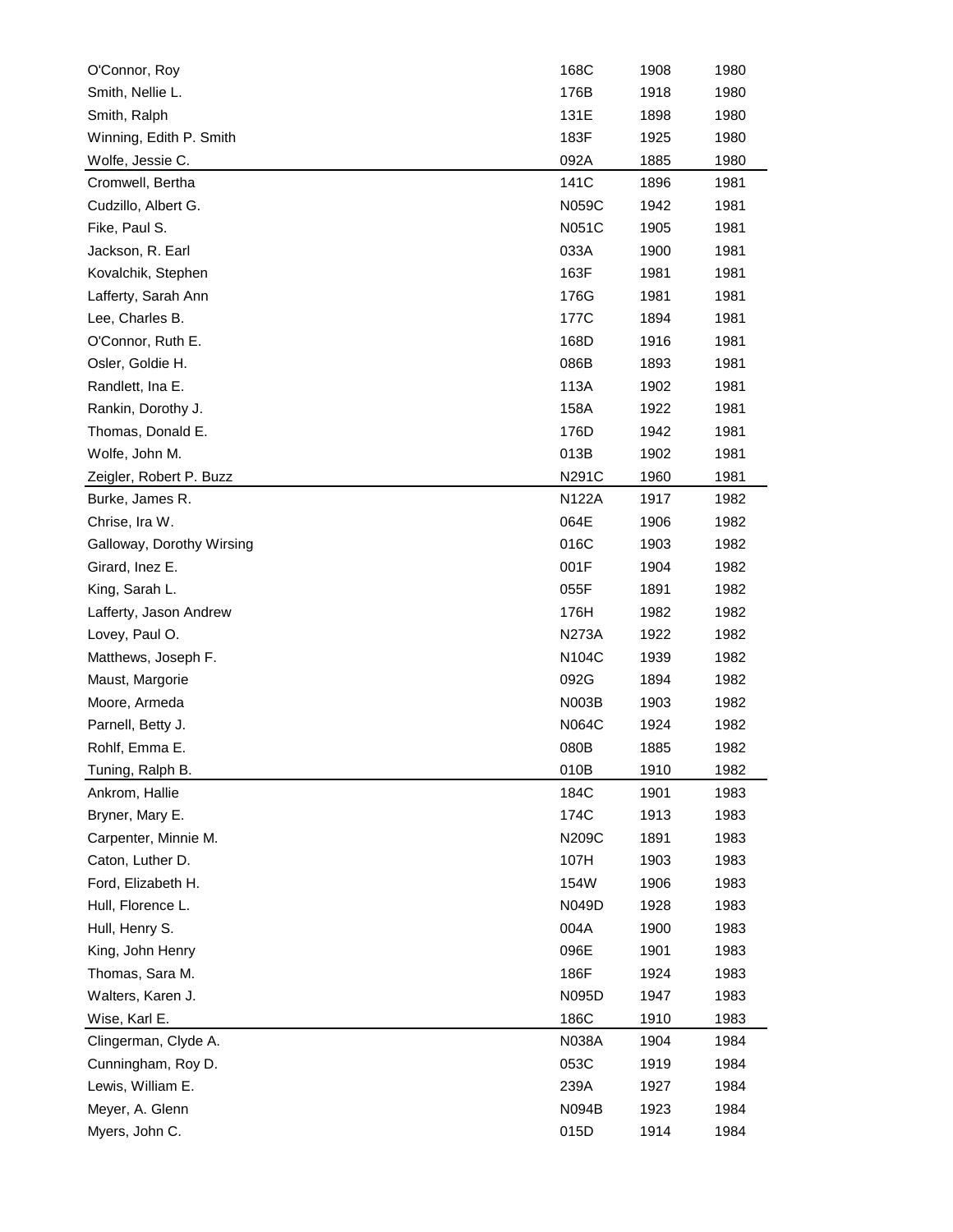| Shaffer, Owen R.           | 091C         | 1904 | 1984 |
|----------------------------|--------------|------|------|
| Thompson, Beulah A.        | <b>N007B</b> | 1904 | 1984 |
| Thompson, Pearl M.         | 235B         | 1921 | 1984 |
| Turner, D. Neil            | N251A        | 1908 | 1984 |
| Bates, Richard L.          | <b>N206A</b> | 1914 | 1985 |
| Bishoff, Louise A.         | 059G         | 1895 | 1985 |
| Corristan, Randcliff W.    | 111D         | 1898 | 1985 |
| Gillick, James A           | N005A        | 1906 | 1985 |
| Halbrook, Charles Edward   | <b>N059A</b> | 1930 | 1985 |
| Kampmiller, Edward H.      | 032G         | 1898 | 1985 |
| Lindeman, Harold Miles     | <b>N113A</b> | 1920 | 1985 |
| Matthews, Joseph J.        | N104A        | 1915 | 1985 |
| Maust, Charles A.          | N073A        | 1896 | 1985 |
| McDowell, Elsie S.         | <b>N019B</b> | 1903 | 1985 |
| Smith, Carl Joseph         | 183G         | 1913 | 1985 |
| Smith, Earl Watts          | 183D         | 1918 | 1985 |
| Taggart, Ruth              | 128F         | 1915 | 1985 |
| Thompson, Joyce L.         | N046C        | 1964 | 1985 |
| Whaley, Helen Cunningham   | 053B         | 1900 | 1985 |
| Cox, Irene M.              | 030B         | 1913 | 1986 |
| Halbrook, Samuel E.        | N232A        | 1907 | 1986 |
| Mason, Evelyn Burd         | 082E         | 1912 | 1986 |
| Randlett, Sheldon H.       | 113B         | 1900 | 1986 |
| Sabec, Anthony L. Jimbo    | N250C        | 1951 | 1986 |
| Bryner, Earl K.            | 174B         | 1914 | 1987 |
| Clingerman, Mary E.        | N038B        | 1905 | 1987 |
| Gleason, Lucy M. Romesburg | 127B         | 1907 | 1987 |
| Klein, Herbert "Shutz"     | <b>N125A</b> | 1912 | 1987 |
| Klink, Mary M.             | 185H         | 1906 | 1987 |
| McDowell, Lillie B.        | 105D         | 1893 | 1987 |
| Menhart, Rena E.           | 156H         | 1923 | 1987 |
| Scarlett, Alonzo D.        | 033C         | 1926 | 1987 |
| Shaffer, Evelyn O.         | 091D         | 1910 | 1987 |
| Smith, Alvin               | 176A         | 1902 | 1987 |
| Smith, William A.          | 131G         | 1905 | 1987 |
| Snyder, Mabel G.           | 110G         | 1912 | 1987 |
| Stockwell, Mable Rose      | 076B         | 1906 | 1987 |
| Caton, Florence M.         | 107G         | 1911 | 1988 |
| Cooley, David E.           | N026A        | 1922 | 1988 |
| Drennen, Ina P.            | N289C        | 1898 | 1988 |
| Horak, Frank P.            | N083A        | 1919 | 1988 |
| Lambie, James T. Jr.       | 036H         | 1914 | 1988 |
| Martin, Odessa Thompson    | N029B        | 1916 | 1988 |
| Maust, Margaret J.         | N073B        | 1898 | 1988 |
| Merryman, William L.       | N296A        | 1911 | 1988 |
| Miller, Harold V.          | <b>N018A</b> | 1908 | 1988 |
| Newcomer, Russell L.       | 017E         | 1930 | 1988 |
| Rice, Baby                 | N104A        | 1988 | 1988 |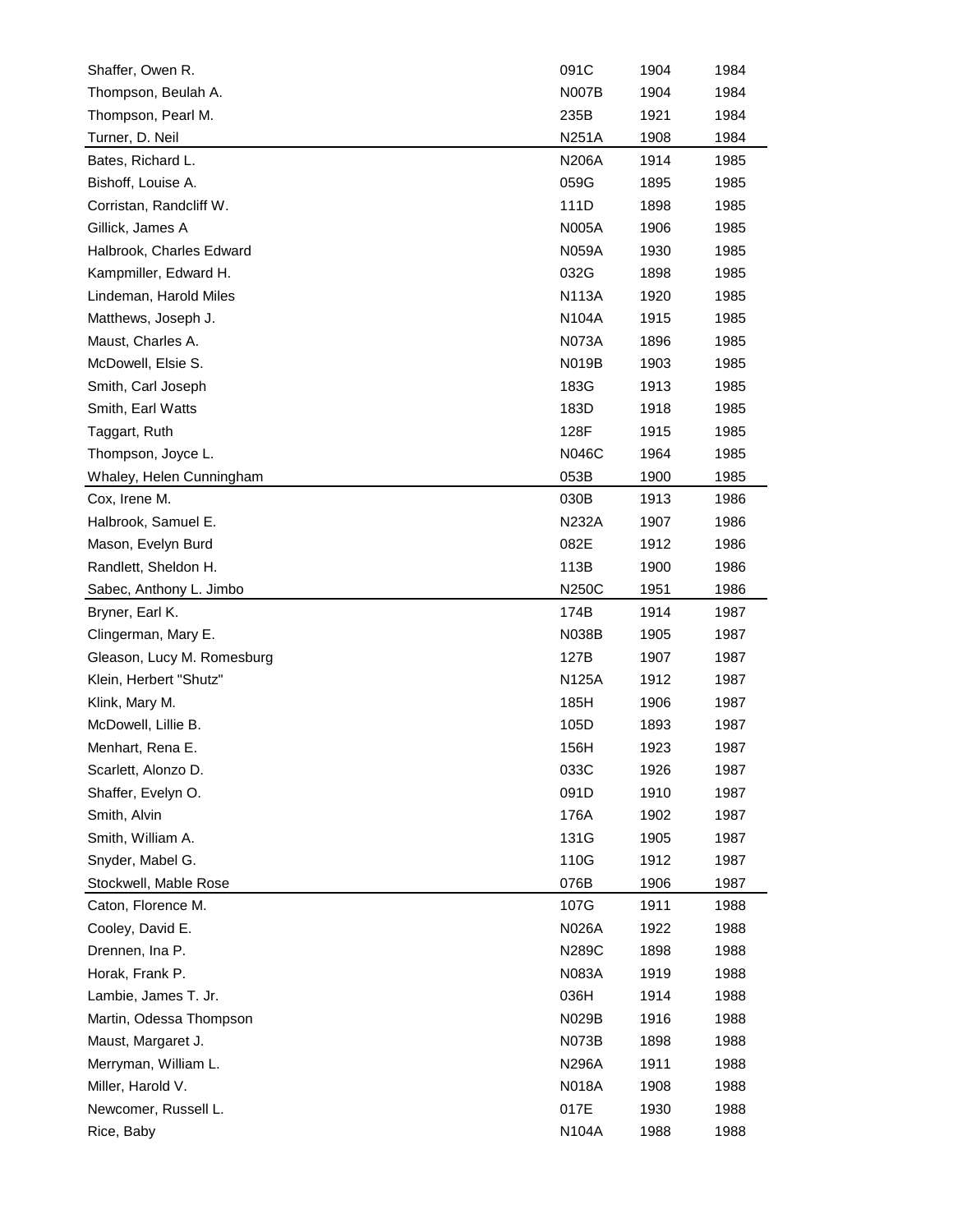| Robinson, Bonita L.          | N059D        | 1946 | 1988 |
|------------------------------|--------------|------|------|
| Rohlf, Grace A.              | 099F         | 1894 | 1988 |
| Rohlf, Maude I.              | 116G         | 1888 | 1988 |
| Shuemaker, James             | 028C         | 1915 | 1988 |
| Wirsing, John K.             | 065C         | 1905 | 1988 |
| Bennett, Dorothy Canton      | 107F         | 1910 | 1989 |
| Conard, Mary G.              | 110C         | 1913 | 1989 |
| Doyle, Michael V.            | N111C        | 1954 | 1989 |
| Hull, Nancy Alice            | <b>N015B</b> | 1921 | 1989 |
| Hull, Raymond W.             | 005C         | 1924 | 1989 |
| Lenhart, Ford A.             | 037A         | 1920 | 1989 |
| Leonard, Alvin               | <b>N254A</b> | 1937 | 1989 |
| Mann, Lester J.              | 006A         | 1907 | 1989 |
| Marva, Andrew F.             | <b>N188A</b> | 1924 | 1989 |
| Miller, Goldie V.            | <b>N006B</b> | 1925 | 1989 |
| Morrison, Robert Bryan       | N255C        | 1967 | 1989 |
| Rankin, Rose P.              | N293B        | 1927 | 1989 |
| Raymond, Ervin R. Sr         | 216A         | 1926 | 1989 |
| Thompson, Ida M.             | <b>N004B</b> | 1920 | 1989 |
| Thompson, Kenneth            | 163D         | 1960 | 1989 |
| Thompson, Sara E.            | N082B        | 1989 | 1989 |
| Wahler, Charlotte E.         | <b>N099B</b> | 1917 | 1989 |
| Pitts, Helen Jane Clingerman | N038C        | 1941 | 1989 |
| Yowler, Ray O.               | 038A         | 1912 | 1989 |
| Cassler, Frances L.          | N211D        | 1906 | 1990 |
| Clingerman, Clyde A. Jr.     | N061A        | 1932 | 1990 |
| Cunningham, Francis M.       | <b>N071A</b> | 1914 | 1990 |
| Deck, June E.                | <b>N041C</b> | 1924 | 1990 |
| Guerriere, Anthony E.        | 233A         | 1907 | 1990 |
| Heath, Goldie Phillips       | 031B         | 1911 | 1990 |
| Hill, Susie A.               | 228B         | 1905 | 1990 |
| Lenhart, Della M.            | 037H         | 1897 | 1990 |
| McNatt, Robert E.            | <b>N027C</b> | 1922 | 1990 |
| Miller, Robert C.            | N204A        | 1932 | 1990 |
| Raymond, William S.          | N224A        | 1920 | 1990 |
| Thompson, Elmer D.           | 027A         | 1911 | 1990 |
| Walters, Madelyn M.          | <b>N095B</b> | 1918 | 1990 |
| Wilson, Cleo Smith           | 176F         | 1909 | 1990 |
| Zelt, Hilda                  | N123C        | 1902 | 1990 |
| Cunningham, Robert J.        |              |      | 1991 |
| Kapalko, Clement Jr.         | N012A        | 1912 |      |
|                              | N072A        | 1925 | 1991 |
| Lucas, Iva B.                | N273C        | 1909 | 1991 |
| Mahallick, Thelma G.         | 215B         | 1924 | 1991 |
| Mason, John A                | <b>N117A</b> | 1907 | 1991 |
| Murphy, Hubert S.            | N069B        | 1907 | 1991 |
| Parnell, James J.            | 035A         | 1926 | 1991 |
| Rankin, Ralph                | 007E         | 1906 | 1991 |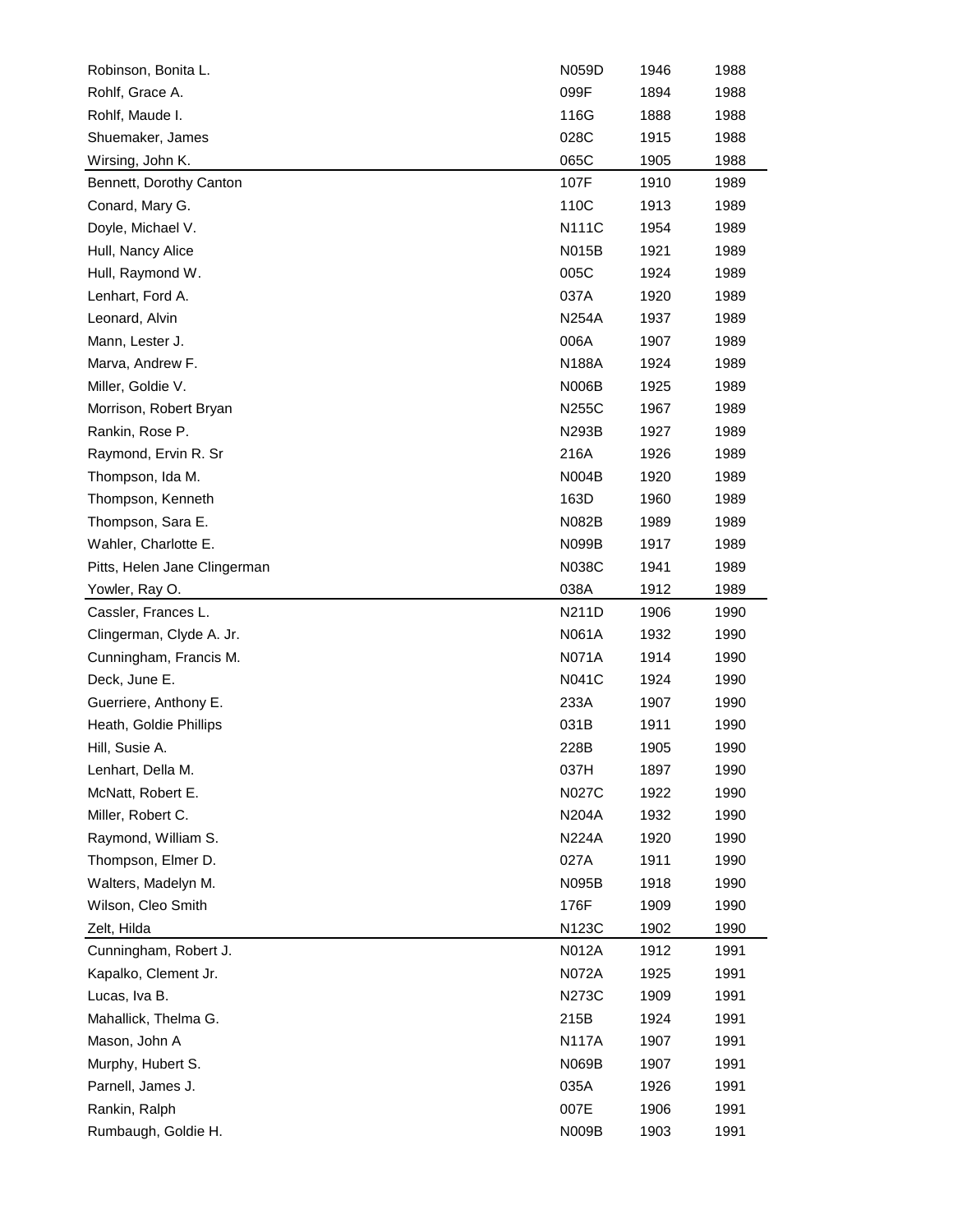| Wolfe, Helen            | 013C         | 1900 | 1991 |
|-------------------------|--------------|------|------|
| Abbey, Helen R.         | 031G         | 1905 | 1992 |
| Barclay, Arthur W.      | 162E         | 1912 | 1992 |
| Cunningham, Goldie A.   | N012B        | 1911 | 1992 |
| Dean, Daisy A.          | 023B         | 1912 | 1992 |
| Filburn, John           | N167A        | 1926 | 1992 |
| Guseman, Eliz Arnesburg | 011E         | 1908 | 1992 |
| Jeffries, Taylor        | 151G         | 1909 | 1992 |
| Lutz, Rosetta M.        | 004F         | 1925 | 1992 |
| Menhart, John H. Sr.    | 156E         | 1904 | 1992 |
| Merryman, Catherine E.  | N296B        | 1911 | 1992 |
| Morgan, I. Merle        | N208B        | 1907 | 1992 |
| Moser, Earl C.          | 153F         | 1902 | 1992 |
| Rosnick, Harry Samuel   | <b>N121A</b> | 1925 | 1992 |
| Stout, Elsie M.         | 024C         | 1909 | 1992 |
| Thompson, Carl A.       | 235A         | 1918 | 1992 |
| Balling, Robert C.      | N269A        | 1920 | 1993 |
| Derhammer, Ollie A.     | <b>N047D</b> | 1925 | 1993 |
| Jackson, Mabel A.       | 033B         | 1905 | 1993 |
| Lambie, Raymond W.      | 029F         | 1927 | 1993 |
| Long, Nathaniel E.      | 139G         | 1923 | 1993 |
| Matthews, Goldie M.     | N104B        | 1920 | 1993 |
| McLaughlin, Clarence    | N082C        | 1921 | 1993 |
| Parker, Joseph C.       | 218A         | 1901 | 1993 |
| Sabec, Joseph A.        | N272D        | 1993 | 1993 |
| Turner, Charlotta       | N251B        | 1906 | 1993 |
| Varndell, Harry R.      | 010C         | 1912 | 1993 |
| Drennen, James H.       | N289B        | 1910 | 1994 |
| Gleason, Frank Randlett | 127E         | 1908 | 1994 |
| Hull, Loma M.           | N050D        | 1921 | 1994 |
| Kampmiller, Mary H.     | 032H         | 1903 | 1994 |
| Kebberly, C. Linda      | N053C        | 1934 | 1994 |
| Long, Rena J.           | 139H         | 1924 | 1994 |
| Malosky, Edgar F.       | 071H         | 1924 | 1994 |
| Molasky, Edgar F.       | 071H         | 1924 | 1994 |
| Noble, Walter N.        | 227C         | 1906 | 1994 |
| Provance, Allen J.      | 234A         | 1918 | 1994 |
| Provance, Marybelle     | 234B         | 1916 | 1994 |
| Raymond, Harold E. Jr.  | N225A        | 1950 | 1994 |
| Sumey, Frances M.       | 039B         | 1910 | 1994 |
| Yowler, Mary J.         | 061H         | 1908 | 1994 |
| Abbey, Beulah A.        | N228B        | 1924 | 1995 |
| Ankrom, Sara T.         | 184D         | 1911 | 1995 |
| Beveridge, Harry W.     | 024E         | 1914 | 1995 |
| Craft, Joann            | 228D         | 1930 | 1995 |
| Durany, Lois A.         | N119C        | 1934 | 1995 |
| Hull, Mildred L.        | 005D         | 1929 | 1995 |
| Koontz, Edward E.       | N115B        | 1928 | 1995 |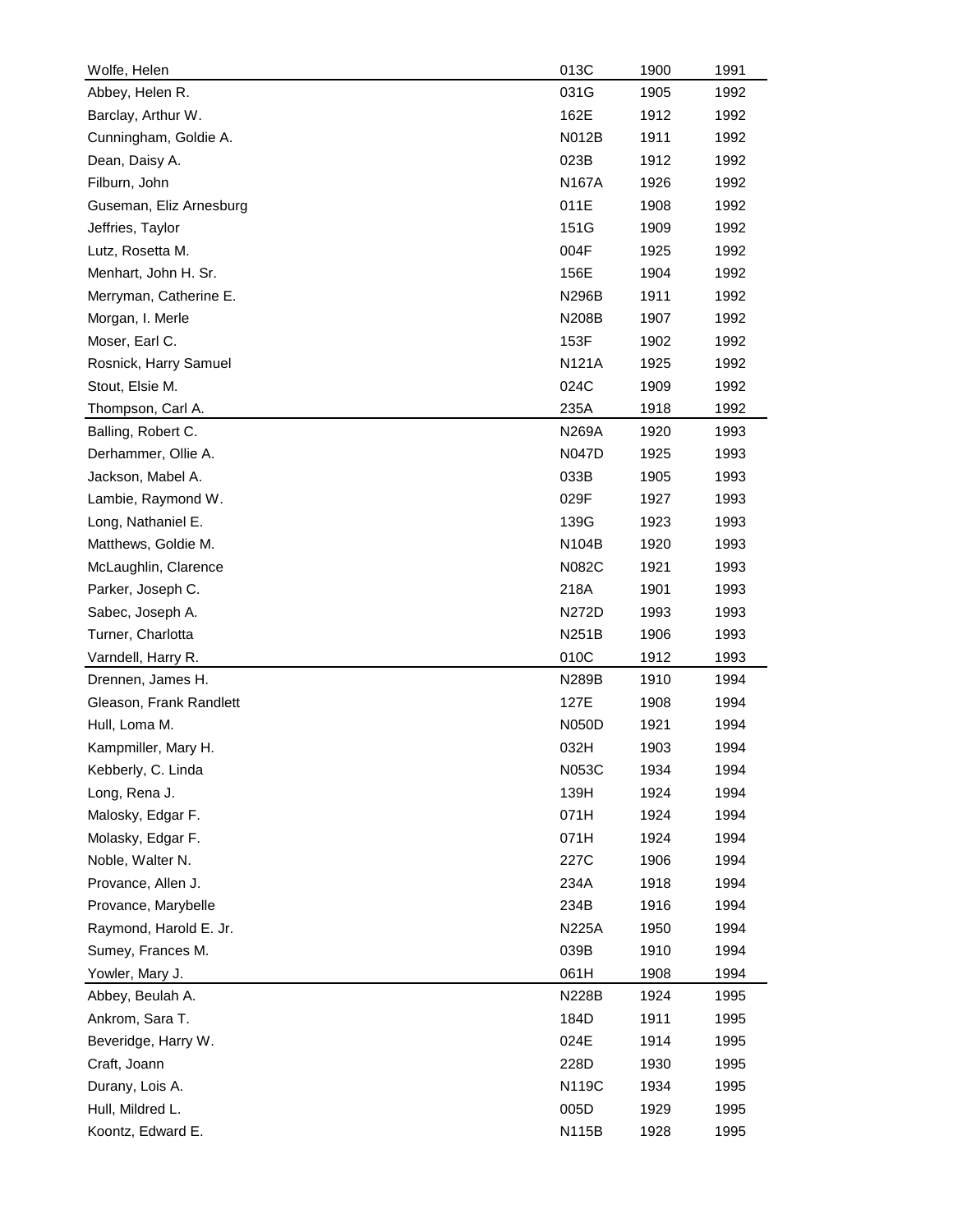| Lambie, Mary E.                | 029G         | 1932 | 1995 |
|--------------------------------|--------------|------|------|
| Mason, Ella G.                 | N117B        | 1911 | 1995 |
| Molasky, Frank H.              | 229A         | 1903 | 1995 |
| Pav, William                   | N075C        | 1915 | 1995 |
| Richie, Gust                   | 035E         | 1902 | 1995 |
| Sumey, L. Burdette             | N168A        | 1907 | 1995 |
| West, Enos A.                  | 072B         | 1903 | 1995 |
| Yowler, Ida B.                 | 038B         | 1916 | 1995 |
| Zeigler, Frederick Foster, Jr. | N291A        | 1927 | 1995 |
| Axler, Jeffrey D.              | N019B L      | 1964 | 1996 |
| Carson, Henry Wayne            | 082G         | 1913 | 1996 |
| Fisher, Ralph E. Sr.           | N116A        | 1910 | 1996 |
| Fordyce, Megan Leora           | N135B        | 1990 | 1996 |
| Halbrook, Rowena               | <b>N232B</b> | 1912 | 1996 |
| Harbarger, Caroline R.         | 104D         | 1929 | 1996 |
| Jeffries, Delia M.             | 151F         | 1906 | 1996 |
| Mann, Martha E.                | 006B         | 1913 | 1996 |
| McDowell, Laura J.             | <b>N040B</b> | 1943 | 1996 |
| Orndorff, A. Ross              | 115C         | 1943 | 1996 |
| Raymond, Stella D.             | 001B         | 1911 | 1996 |
| Shaffer, Genevieve             | 115EF        | 1911 | 1996 |
| Stiverson, Cora Mae            | 231B         | 1913 | 1996 |
| Thompson, Joyce Elaine         | N081D        | 1943 | 1996 |
| Turner, Penelope               | N251C        | 1936 | 1996 |
| Cromwell, Harry A.             | 141F         | 1927 | 1997 |
| Cunningham, Stella Wolfe       | 092D         | 1909 | 1997 |
| Deck, Harry W. Jr.             | N041B        | 1923 | 1997 |
| Dey, Margerie E.               | 085B         | 1908 | 1997 |
| Gibbons, Lorena E.             | N123D        | 1937 | 1997 |
| Hauger, Donald W.              | N123A        | 1905 | 1997 |
| Hull, Glenn L.                 | O98F         | 1926 | 1997 |
| King, Beatrice Emma            | 096F         | 1903 | 1997 |
| Lindeman, Betty M.             | N113B        | 1932 | 1997 |
| Morrison, Alverda M.           | <b>N080B</b> | 1908 | 1997 |
| Newcomer, Peggy L.             | 017F         | 1932 | 1997 |
| Richards, Dolores R.           | N213B        | 1927 | 1997 |
| Shoemaker, Donald Diehl        | N202A        | 1924 | 1997 |
| Stanislaw, Harley E.           | <b>N144A</b> | 1936 | 1997 |
| Sumey, Lewis A.                | 039C         | 1910 | 1997 |
| Thompson, Altha Earl           | N081A        | 1919 | 1997 |
| Thompson, Leroy R.             | N046A        | 1927 | 1997 |
| Burke, Dorothy G               | N122B        | 1922 | 1998 |
| Foster, Virginia N.            | 227B         | 1912 | 1998 |
| Gilpen, Hazel E.               | 028F         | 1903 | 1998 |
| Harbarger, Leslie A.           | 104C         | 1927 | 1998 |
| Hauger, Dorothy E.             | <b>N123B</b> | 1908 | 1998 |
| Hull, Charles W.               | N050C        | 1921 | 1998 |
| Klein, Dorothy J.              | N126B        | 1920 | 1998 |
|                                |              |      |      |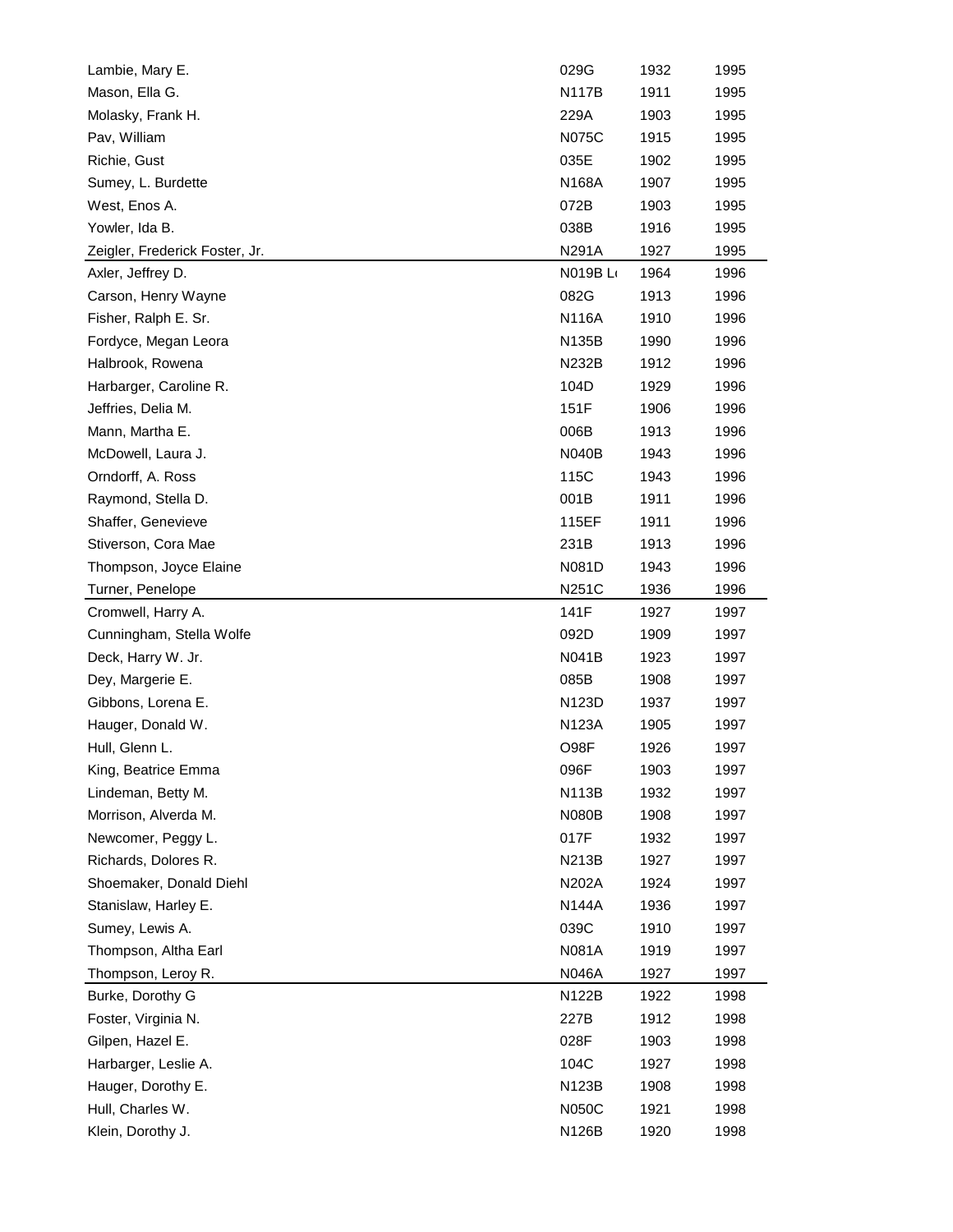| Lutz, Michael Jr.       | 004E         | 1920 | 1998 |
|-------------------------|--------------|------|------|
| Marva, Betty F.         | N188B        | 1927 | 1998 |
| McCoy, Helen B.         | N133B        | 1926 | 1998 |
| Smith, Virginia M.      | N205A        | 1934 | 1998 |
| Chrise, A. Louise       | 064F         | 1907 | 1999 |
| Halbrook Stacy Lyn      | N116D        | 1982 | 1999 |
| Kampmiller, Thelma L.   | 032F         | 1910 | 1999 |
| Klein, Robert M.        | N126A        | 1919 | 1999 |
| Lewis, Sarah E.         | 239B         | 1910 | 1999 |
| Orndorff, Denise Rae    | 175A         | 1976 | 1999 |
| Parker, Ivy B.          | 218B         | 1906 | 1999 |
| Thomas, Myrtle S.       | 151C         | 1908 | 1999 |
| Craft, William P.       | 228C         | 1926 | 2000 |
| George, Margaret Eberly | 173D         | 1922 | 2000 |
| Hilling, Nellie G.      | 093G         | 1919 | 2000 |
| Hull, Clara M.          | 005B         | 1906 | 2000 |
| Kitzmiller, Lorrain E.  | <b>N229A</b> | 1934 | 2000 |
| McGinnis, Scott R.      | N006C        | 1969 | 2000 |
| Noble, Bertha S.        | 227D         | 1904 | 2000 |
| Sickles, Phyllis J.     | N185B        | 1939 | 2000 |
| Sumey, Anna Louise      | N168B        | 1911 | 2000 |
| Sumey, Laura K.         | 084E         | 1923 | 2000 |
| Teets, Gladys L.        | 014C         | 1923 | 2000 |
| Anderson, Welday R.     | N233A        | 1922 | 2001 |
| Ashton, William H.      | <b>N034A</b> | 1909 | 2001 |
| Astleford, Robert. E.   | 223A         | 1924 | 2001 |
| Axler, Judith A.        | N019B L      | 1943 | 2001 |
| Bates, Katherine J.     | <b>N206B</b> | 1915 | 2001 |
| Fike, Paul S. Jr.       | <b>N051A</b> | 1933 | 2001 |
| Frazee, Harry J.        | <b>N187A</b> | 1907 | 2001 |
| Guess, Bertha           | N211B        | 1911 | 2001 |
| Halbrook, Harold E.     | N232D        | 1931 | 2001 |
| Harris, Charles Gene    | 037C         | 1948 | 2001 |
| Kelly, Judith Raye      | 168F         | 1942 | 2001 |
| Klein, Mary Elizabeth   | N125B        | 1918 | 2001 |
| McLaughlin, Ester A.    | N082D        | 1923 | 2001 |
| Smith, Retha M.         | 131H         | 1908 | 2001 |
| Thompson, Brian H.      | N138C        | 1962 | 2001 |
| Thompson, Charles H.    | N007C        | 1920 | 2001 |
| Wahler, Joseph W.       | N099C        | 1916 | 2001 |
| Bryner, Olive T.        | 189G         | 1914 | 2002 |
| Burke, Anna Margaret    | N274B        | 1919 | 2002 |
| Clingerman, Lawrence L. | <b>N227A</b> | 1939 | 2002 |
| Hull, Abraham           | N015A        | 1915 | 2002 |
| Kaleita, Joseph M.      | N097A        | 1936 | 2002 |
| King, Dorcas Elaine     | 017D         | 1928 | 2002 |
| McNatt, Mabel E.        | N027D        | 1922 | 2002 |
| Rice, Johanna L.        | N104D        | 1965 | 2002 |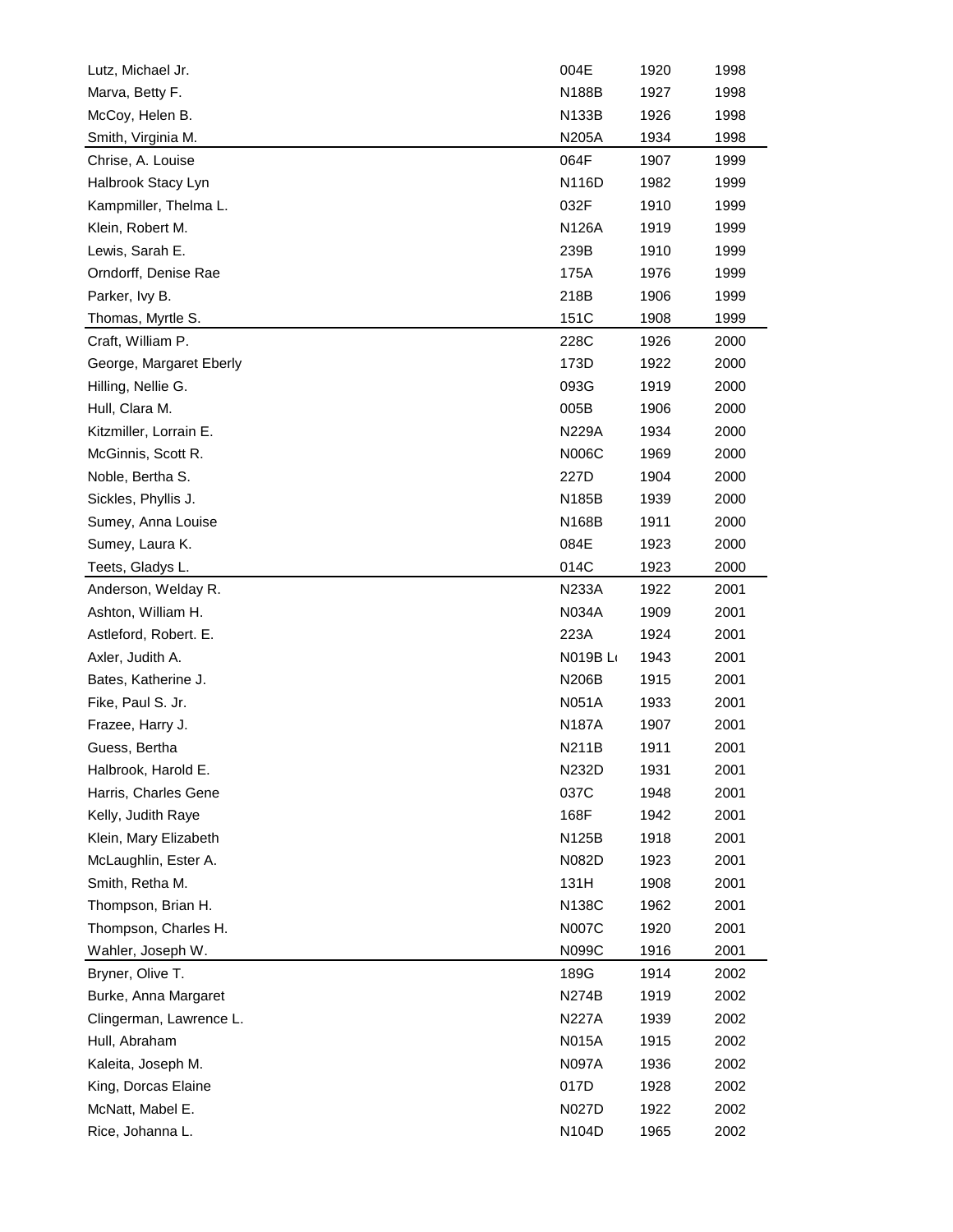| Smith, Michael J.         | N205B        | 1956 | 2002 |
|---------------------------|--------------|------|------|
| Walters, Lindsay B. Jr.   | <b>N095A</b> | 1915 | 2002 |
| Wise, Pearl I.            | 186D         | 1914 | 2002 |
| Wyckoff, G. Ellen         | 187H         | 1921 | 2002 |
| Beveridge, Liberty        | 024F         | 1917 | 2003 |
| Fisher, Dorothy H.        | N116B        | 1912 | 2003 |
| Guess, Earl E.            | <b>N211A</b> | 1915 | 2003 |
| Hull, John W.             | <b>N049A</b> | 1916 | 2003 |
| Hull, Joseph M.           | N049C        | 1917 | 2003 |
| Hyatt, Ollie K. Bukovitz  | 125F         | 1908 | 2003 |
| Matthews, Playford D.     | N098C        | 1923 | 2003 |
| Morrison, Bertha P.       | N028B        | 1922 | 2003 |
| Rudman, John S.           | N036B        | 1925 | 2003 |
| Teets, Hampton L          | 014B         | 1919 | 2003 |
| Thompson, Margaret V.     | N046B        | 1926 | 2003 |
| Abbey, John Wayne         | N228A        | 1917 | 2004 |
| Butler, Martha J.         | <b>N098B</b> | 1913 | 2004 |
| Fike, Donald              | 174H         | 1935 | 2004 |
| Guseman, John M.          | N056C        | 1971 | 2004 |
| Horak, Helen M.           | <b>N083B</b> | 1921 | 2004 |
| Hull, Mary E.             | N049B        | 1919 | 2004 |
| Hull, William Jacob       | 015E         | 1921 | 2004 |
| McDowell, Mary L.         | 224B         | 1919 | 2004 |
| Messerschmidt, Charles G. | <b>N037A</b> | 1928 | 2004 |
| Morrison, Terry Ralph Jr. | N028C        | 1980 | 2004 |
| Richards, William J.      | N213A        | 1920 | 2004 |
| Thompson, Calvert         | 163B         | 1912 | 2004 |
| Thompson, Linda A.        | 115D         | 1946 | 2004 |
| Varndell, Thelma B.       | 010D         | 1915 | 2004 |
| Wallner, Lawrence R.      | 220A         | 1939 | 2004 |
| Carson, Mildred B.        | 082H         | 1916 | 2005 |
| Chasko, William E.        | N231C        | 1925 | 2005 |
| Martin, Charles B.        | N029A        | 1928 | 2005 |
| Miller, Samuel C.         | <b>N006A</b> | 1921 | 2005 |
| Thompson, Lawrence S.     | 175E         | 1925 | 2005 |
| Turner, Shirley J.        | 162H         | 1935 | 2005 |
| Balling, Elinor J.        | N269B        | 1924 | 2006 |
| Caton, Thomas A.          | 107B         | 1931 | 2006 |
| David, Margaret           | N144B        | 1939 | 2006 |
| Doyle, Ann Louise West    | <b>N111B</b> | 1932 | 2006 |
| Foster, Kirk K.           | 227A         | 1917 | 2006 |
| Lambie, Charles Edward    | <b>N060A</b> | 1919 | 2006 |
| Leonard, Phyllis          | N254B        | 1931 | 2006 |
| Mahoney, William          | N076C        | 1915 | 2006 |
| McDowell, Oren L.         | N040A        | 1931 | 2006 |
| Orndorff, Barbara J.      | 115G         | 1940 | 2006 |
| Rankin, Delbert           | N293A        | 1917 | 2006 |
| Burd, Thelma R.           | 130B         | 1911 | 2007 |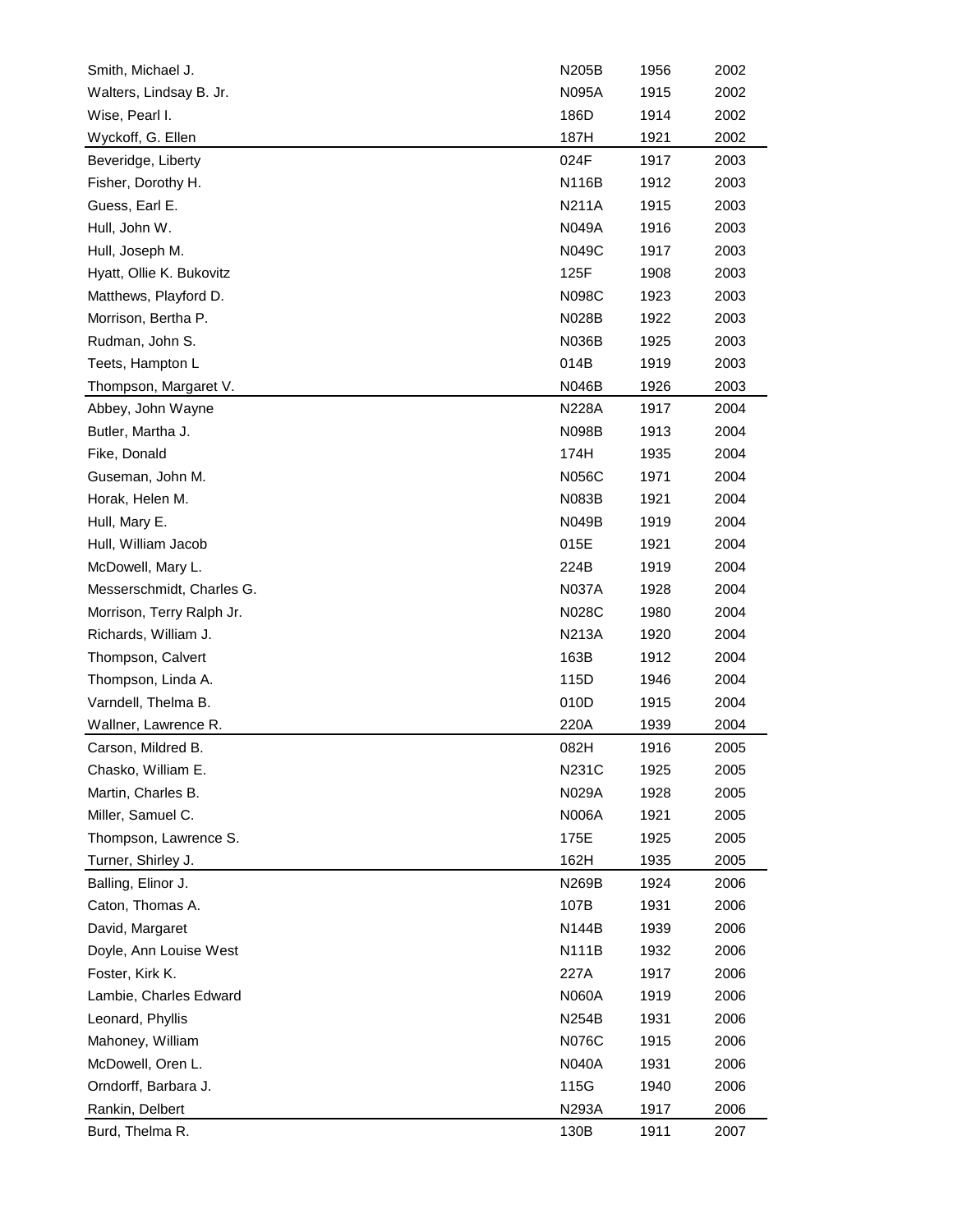| Hagerman, Mark D.          | N092A        | 1928 | 2007 |
|----------------------------|--------------|------|------|
| Klink, Harry M.            | <b>N114A</b> | 1930 | 2007 |
| Martin, Glenn              | N227C        | 1936 | 2007 |
| Thompson, Margaret G.      | 163C         | 1918 | 2007 |
| Ashton, Margaret M.        | N034B        | 1918 | 2008 |
| Cassler, John W.           | N210A        | 1926 | 2008 |
| Frantz, Thomas Charles     | N205C        | 1939 | 2008 |
| Klink, Dana                | N114B        | 1932 | 2008 |
| Morgan, Violet H.          | N208C        | 1912 | 2008 |
| Nehls, Ronald M.           | N166A        | 1937 | 2008 |
| Orndorff, Lynn E.          | 115F         | 1942 | 2008 |
| Randlett, Doris H.         | 130H         | 1928 | 2008 |
| Silbaugh, Corey A.         | N184A        | 1986 | 2008 |
| Spellman, Gerald A.        | N162A        | 1929 | 2008 |
| Sumey, Carol W.            | 039H         | 1939 | 2008 |
| Terry, Alan Roy Jr.        | N068A        | 1986 | 2008 |
| Wolfe, Alvin J.            | <b>N070A</b> | 1929 | 2008 |
| Zeigler, Dolores Ester     | N291B        | 1929 | 2008 |
| Blosser, Donald A. Sr.     | <b>N138A</b> | 1941 | 2009 |
| George, Dolores C.         | N249B        | 1936 | 2009 |
| George, France Matha       | 173C         | 1923 | 2009 |
| Kadar, George Milton       | <b>N295A</b> | 1937 | 2009 |
| McDowell, Albert           | 224A         | 1918 | 2009 |
| Parnell, Jess P.           | N064B        | 1918 | 2009 |
| Richie, Nettie E.          | 035F         | 1916 | 2009 |
| Ritchie, Nettie E.         | 035F         | 1916 | 2009 |
| West, William R.           | 072D         | 1927 | 2009 |
| Zeigler, William M. Billy  | N291D        | 1963 | 2009 |
| Burke, Robert H.           | <b>N274A</b> | 1920 | 2010 |
| Burkholder, Georgia L.     | N193B        | 1949 | 2010 |
| Chasko, William E. Jr.     | N231C L      | 1954 | 2010 |
| David, Tammy Marie         | N144D        | 1965 | 2010 |
| Parnell, Robert L.         | N086D        | 1945 | 2010 |
| Raymond, Harold E. Sr.     | N226C        | 1928 | 2010 |
| Rodeheaver, George F. Hank | N295D        | 1937 | 2010 |
| Sabec, Barry D.            | <b>N250A</b> | 1939 | 2010 |
| Thompson, Harvey H         | N092C        | 1916 | 2010 |
| Thompson, Sara P.          | N002B        | 1914 | 2010 |
| Duncan, Mary Jane Smith    | N057B        | 1920 | 2011 |
| Foster, Robert P.          | N297A        | 1932 | 2011 |
| Frazee, Leona F.           | N187B        | 1925 | 2011 |
| Hull, Jonathan Jr.         | <b>N047A</b> | 1929 | 2011 |
| Lilley, William T. Jr.     | <b>N133C</b> | 1945 | 2011 |
| Livingstone, Louise D.     | N250B        | 1932 | 2011 |
| Thompson, Barry            | N138D        | 1945 | 2011 |
| Warman, Mararet Louise     | N069C        | 1925 | 2011 |
| Baker, Helen A.            | N214D        | 1930 | 2012 |
| Filburn, Hazel C.          | N167B        | 1921 | 2012 |
|                            |              |      |      |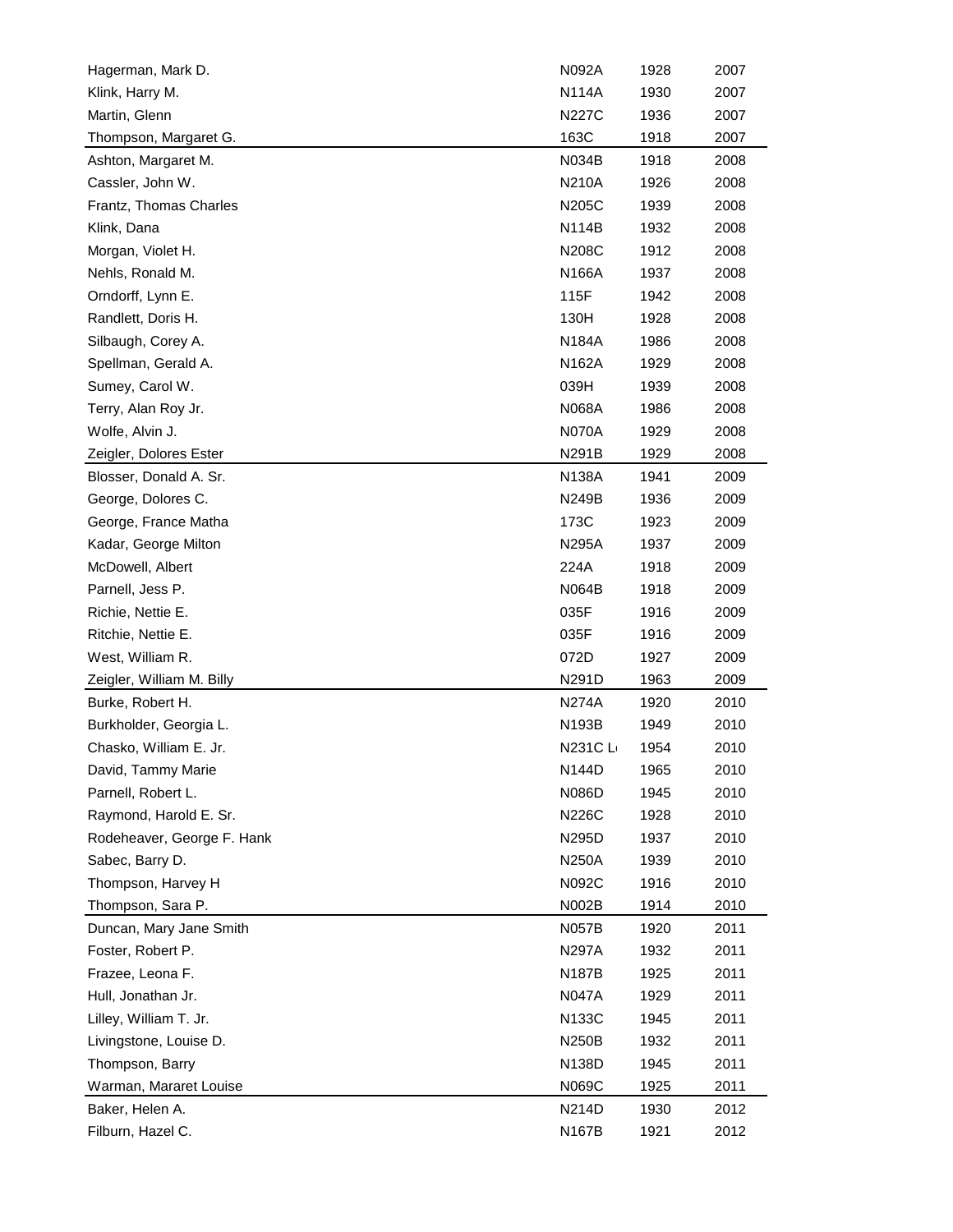| Miller, Lorraine          | N204B              | 1930 | 2012 |
|---------------------------|--------------------|------|------|
| Parnell, James M.         | 035A Lov           | 1953 | 2012 |
| Raymond, Wilma J.         | 216B               | 1919 | 2012 |
| Cassler, Leona B.         | <b>N210B</b>       | 1936 | 2013 |
| Flowers, Dorothy M.       | N078B              | 1929 | 2013 |
| Gibson, Evelyn M          | 168H               | 1924 | 2013 |
| Hagerman, Jean F.         | N092B              | 1922 | 2013 |
| Hull, Patricia A.         | N238B              | 1945 | 2013 |
| Hull, Roger E.            | N238A              | 1945 | 2013 |
| Lambie, Betty Mae         | <b>N060B</b>       | 1924 | 2013 |
| McDowell, James E. Jr.    | N019A L            | 1928 | 2013 |
| Miller, Wanda C. McDowell | <b>N018B</b>       | 1922 | 2013 |
| Pav, John                 | <b>N075A</b>       | 1948 | 2013 |
| Rutter, Jack Hanson       | <b>N31A</b>        | 1920 | 2013 |
| Wolfe, Wendell E.         | <b>N207A</b>       | 1935 | 2013 |
| Surbey, Patricia A.       | 033D               | 1930 | 2013 |
| Turner, John M.           | 001C               | 1959 | 2013 |
| Cunningham, Estella C.    | 053D               | 1929 | 2014 |
| Doyle, Timothy Alan       | <b>N111BC</b>      | 1962 | 2014 |
| Duncan, Robert R.         | <b>N057A</b>       | 1920 | 2014 |
| Frantz, Marylin Owens     | N205D              | 1939 | 2014 |
| Lucas, Dorothy M.         | <b>N252A</b>       | 1943 | 2014 |
| Myden, Charles Edward     | N <sub>101</sub> B | 1936 | 2014 |
| Reinhardt, Theresa Ann    | N036C              | 1957 | 2014 |
| Shoemaker, Eunice         | N202B              | 1925 | 2014 |
| Rohlf, Curt               | 080C               | 1929 | 2014 |
| Sumey, Ruth Ann           | N168D              | 1945 | 2014 |
| Walters, Lindsey B.       | N095C              | 1943 | 2014 |
| Baker, Louise Marie       | N213C              | 1923 | 2015 |
| Cimino, Marcy             | O220C              | 1932 | 2015 |
| Flowers, Donald W.        | <b>N078A</b>       | 1922 | 2015 |
| Gillick, Mary V.          | N005B              | 1924 | 2015 |
| Mahoney, Sarah Virginia   | <b>N076C</b>       | 1926 | 2015 |
| Mathias, James D.         | O162A              | 1973 | 2015 |
| McKnight, Barbara L.      | N189B              | 1945 | 2015 |
| Minor, Logan James        | NO45B              | 1997 | 2015 |
| Thompson, Lois Hanks      | N092D              | 1925 | 2015 |
| Baker, David E. Sr.       | N213B              | 1925 | 2016 |
| David, Donald R.          | <b>N144C</b>       | 1942 | 2016 |
| Fisher, Susan A.          | <b>N070D</b>       | 1964 | 2016 |
| Fordyce, Donald Wayne     | N135C              | 1948 | 2016 |
| Guseman, Donald D. Jr.    | 011F               | 1932 | 2016 |
| Lucas, William A.         | N252B              | 1938 | 2016 |
| McCoy, Charles Harold     | N133A              | 1937 | 2016 |
| Myden, Helen Marlene      | N101C              | 1937 | 2016 |
| Sennett, Robert C.        | N139A              | 1940 | 2016 |
|                           |                    |      |      |
| Stebok, Evelyn L.         | 041D               | 1943 | 2016 |
| Stiffler, Thomas Jay      | N051D              | 1944 | 2016 |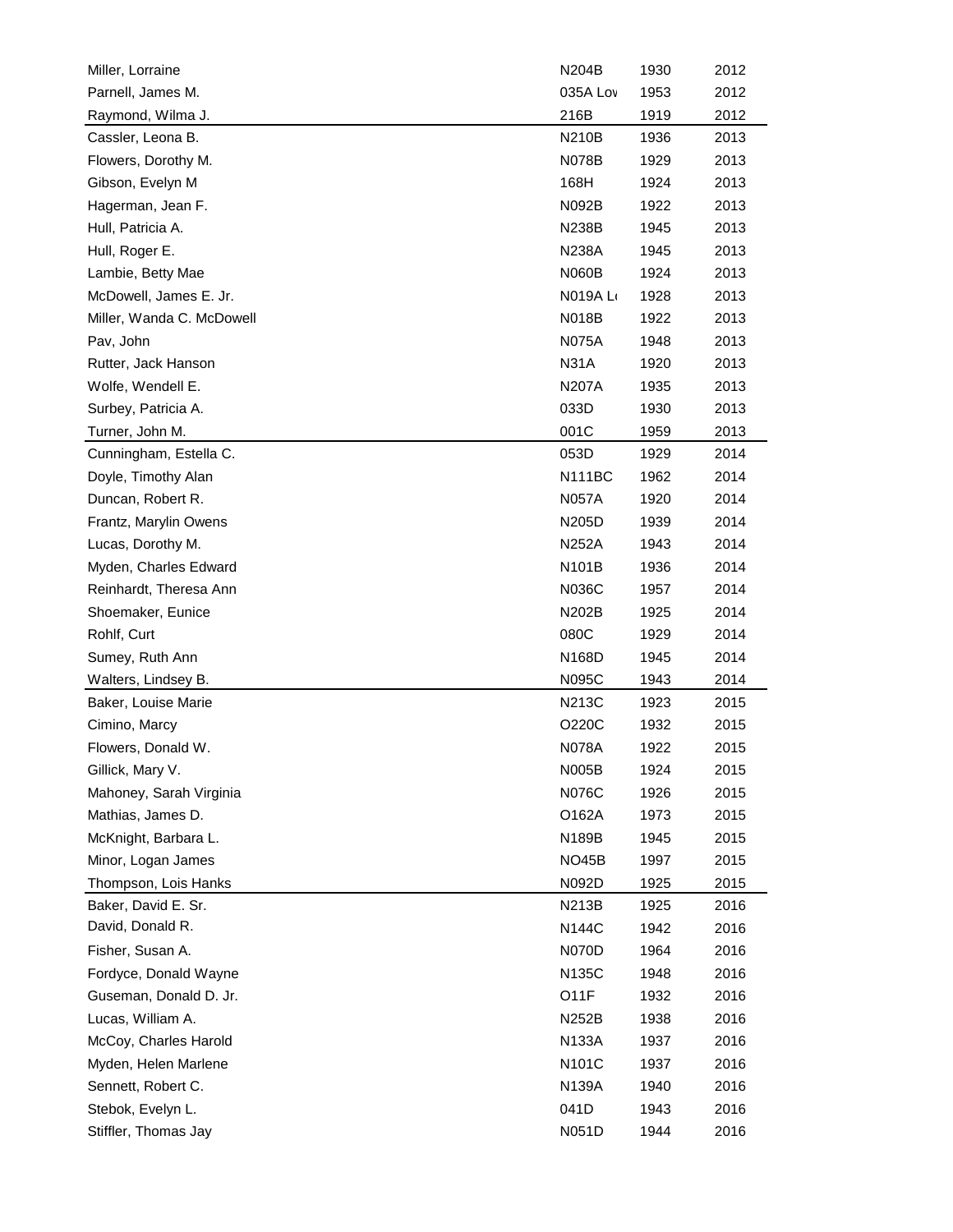| Terry, Lonza J.         | <b>N068B</b> | 1939 | 2016 |
|-------------------------|--------------|------|------|
| Thompson, Evelyn D.     | O175F        | 1933 | 2016 |
| Glagola, Anna Ruth      | <b>N121B</b> | 1927 | 2017 |
| Lowry, Ford W.          | <b>N039A</b> | 1934 | 2017 |
| Turner, Theron James    | 001G         | 1925 | 2017 |
| Provance, Linda C.      | 041B         | 1939 | 2017 |
| Parnell, Sara Leah      | 035B         | 1925 | 2017 |
| Foster, Dorothy Jean    | <b>N297A</b> | 1933 | 2017 |
| Goudy, Shirley J.       | <b>N277D</b> | 1939 | 2017 |
| Kapalko, Andrew F.      | N072C        | 1954 | 2017 |
| Myers, Susie J.         | 015C         | 1924 | 2017 |
| Mason, John E.          | <b>N117C</b> | 1930 | 2017 |
| Spellman, Lois J.       | N162B        | 1930 | 2017 |
| Tampson, Felix A.       | 071E         | 1928 | 2018 |
| Turner, John H.         | 162G         | 1930 | 2018 |
| Caton, Elizabeth Ellen  | 107A         | 1933 | 2018 |
| Williams, John R.       | N001A        | 1942 | 2018 |
| Astleford, Alice May    | 223B         | 1925 | 2018 |
| Festog, Doris A.        | N288B        | 1936 | 2018 |
| Matthews, Antoinette    | N098D        | 1924 | 2019 |
| Doyle, William Stirling | <b>N111A</b> | 1931 | 2019 |
| Menhart, John Harry Jr. | 145F         | 1933 | 2019 |
| Thompson, Rogean        | N081B        | 1922 | 2019 |
| Teets, Glenn C.         | 014E         | 1948 | 2019 |
| Taggart, Judith A.      | 128G         | 1937 | 2019 |
| VanSickle, Cathy D.     | N226B        | 1955 | 2019 |
| Sickles, Robert G.      | N185A        | 1938 | 2019 |
| Wolfe, Kathleen J.      | N207A        | 1939 | 2019 |
| Gleason, Patricia L.    | 127E         | 1931 | 2020 |
| Jackson, David Joseph   | 135B         | 1937 | 2020 |
| McLaughlin, Cindy Lou   | N105B        | 1961 | 2020 |
|                         |              |      |      |
| Buehner, Mary Jo        | N215D        | 1961 | 2020 |
| Baker, Charles E.       | <b>N214C</b> | 1930 | 2020 |
| Mathias, Edna Joyce     | 162D         | 1938 | 2020 |
| Duall, John William     | <b>N284A</b> | 1920 | 2020 |
| Oldland, Doralyn J.     | 101C         | 1942 | 2020 |
| Rohlf, Virginia Grace   | 080D         | 1930 | 2021 |
| Cooley, Anita           | <b>N026B</b> | 1926 | 2021 |
| Hlavacek, Donna Jean    | 0235C        | 1954 | 2021 |
| Rodgers, Kathy Ann      | 087H         | 1962 | 2021 |
| Harwell, Shirley Jane   | 087D         | 1935 | 2021 |
| Halbrook, Dorothy Jean  | N059B        | 1937 | 2021 |
| Erminio, Nick           | N083C        | 1935 | 2021 |
| Provance, Spencer       | 041A         | 1939 | 2021 |
| Anderson, Paul          | 127D         | 1942 | 2021 |
| Turner, Sherry M.       | 001H         | 1932 | 2021 |
| Kadar, Thomas           | N253A        | 1941 | 2021 |
| Morgan, Merle A.        | <b>N208A</b> | 1933 | 2021 |